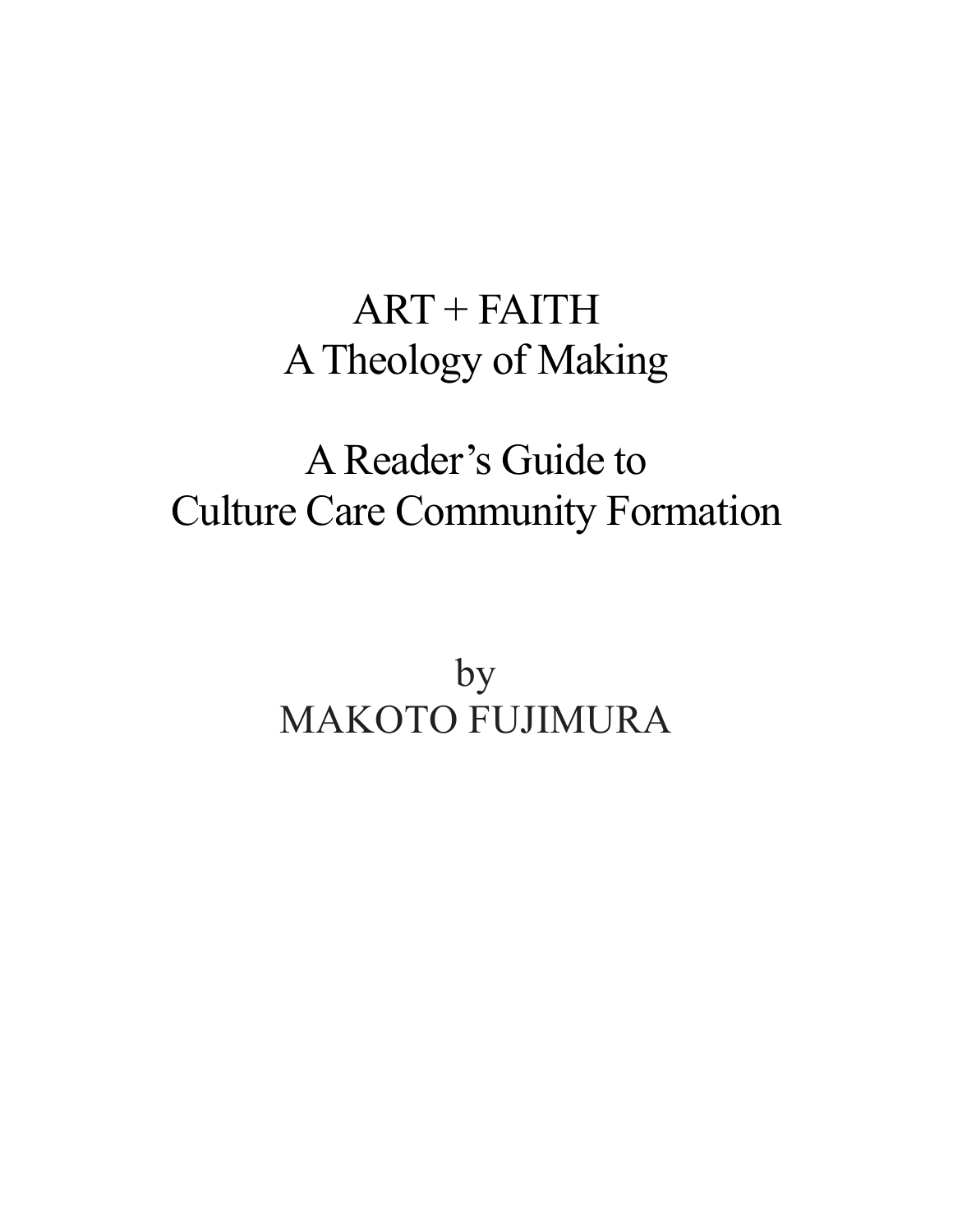# Written by Makoto Fujimura Edited by Sung-Min Lee, Haejin Shim Fujimura, and Barbara Giammona

# **Copyright © 2022 Makoto Fujimura All rights reserved.**

**This book may not be reproduced, in whole or in part, including illustrations and images, in any form (beyond that copying permitted by Sections 107 and 108 of the U.S. Copyright Law and except by reviewers for the public press), without written permission from the publisher.**

> Published by Fujimura Contemporary LLC Contact hello@makotofujimura.com www.makotofujimura.com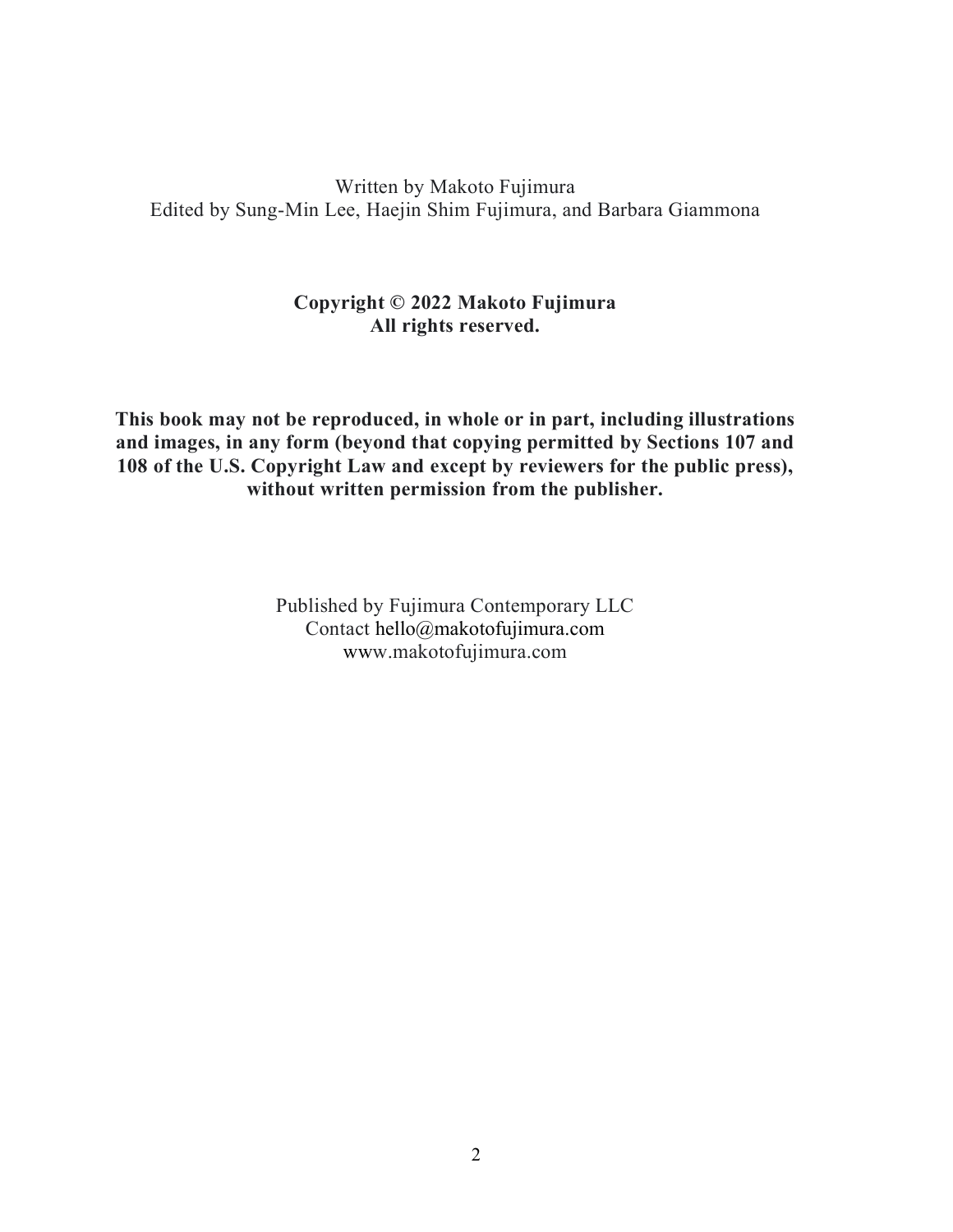# Contents

| Week 1  |                                                                      |  |
|---------|----------------------------------------------------------------------|--|
| Week 2  |                                                                      |  |
| Week 3  |                                                                      |  |
| Week 4  |                                                                      |  |
| Week 5  |                                                                      |  |
| Week 6  |                                                                      |  |
| Week 7  |                                                                      |  |
| Week 8  |                                                                      |  |
| Week 9  |                                                                      |  |
| Week 10 |                                                                      |  |
| Week 11 | Chapter 8. The Journey to the New Through Christ's Tears (Part 1) 25 |  |
| Week 12 |                                                                      |  |
| Week 13 |                                                                      |  |
| Week 14 |                                                                      |  |
| Week 15 |                                                                      |  |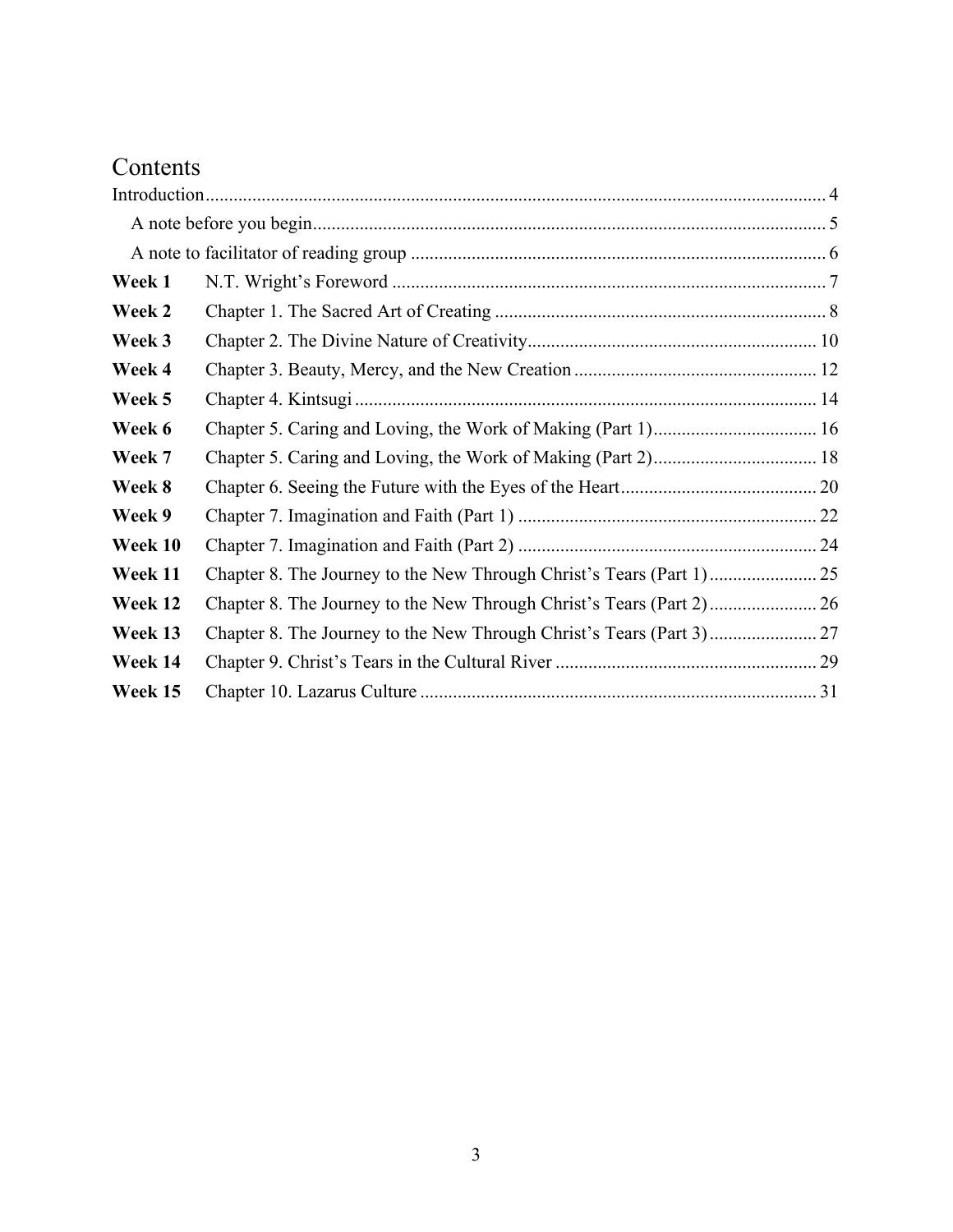# Introduction

*"Art + Faith: A Theology of Making is the best book on the Work and Faith topic I've ever read."* Rev. David H. Kim, CEO and Cofounder of Goldenwood

I've said in the past that "the best book I can write is the one that I did not write but is 'written' by the readers' responses: what they create in response to what I wrote." I am grateful for my journey with my wonderful readers, specifically Justin and Margaret Campbells in Austin, Texas, and the invaluable advice from Rev. David H. Kim of Goldenwood relating to the work and faith sector. As you read *Art + Faith: A Theology of Making*, I hope this guide will help you personally and collectively to 1) enter my studio to gaze into my creative process; 2) apply generative principles to find your creative zone; and 3) help your own communities become generative and grow creatively and spiritually – whether it be church groups or arts groups. www.IAMCultureCare.com has great resources as part of Culture Care movement (IAMCultureCare is a not-for-profit organization that oversees Academy Kintsugi, Fujimura Institute, and Fujimura Fellows programs) to further assist you in creation of Culture Care communities.

This guide was written in collaboration with my bride Haejin who has played a key role in her own work as a lawyer and entrepreneur in connecting beauty with justice advocacy through www.EmbersInternational.org. Haejin is also the President of Academy Kintsugi, the somatic experience that I highly recommend for the communities taking up this *Art + Faith* journey to consider undertaking as well.

May the book written by the responses from the readers to my book ultimately become a masterpiece of God's Making (Ephesians 2:8-10).

Makoto Fujimura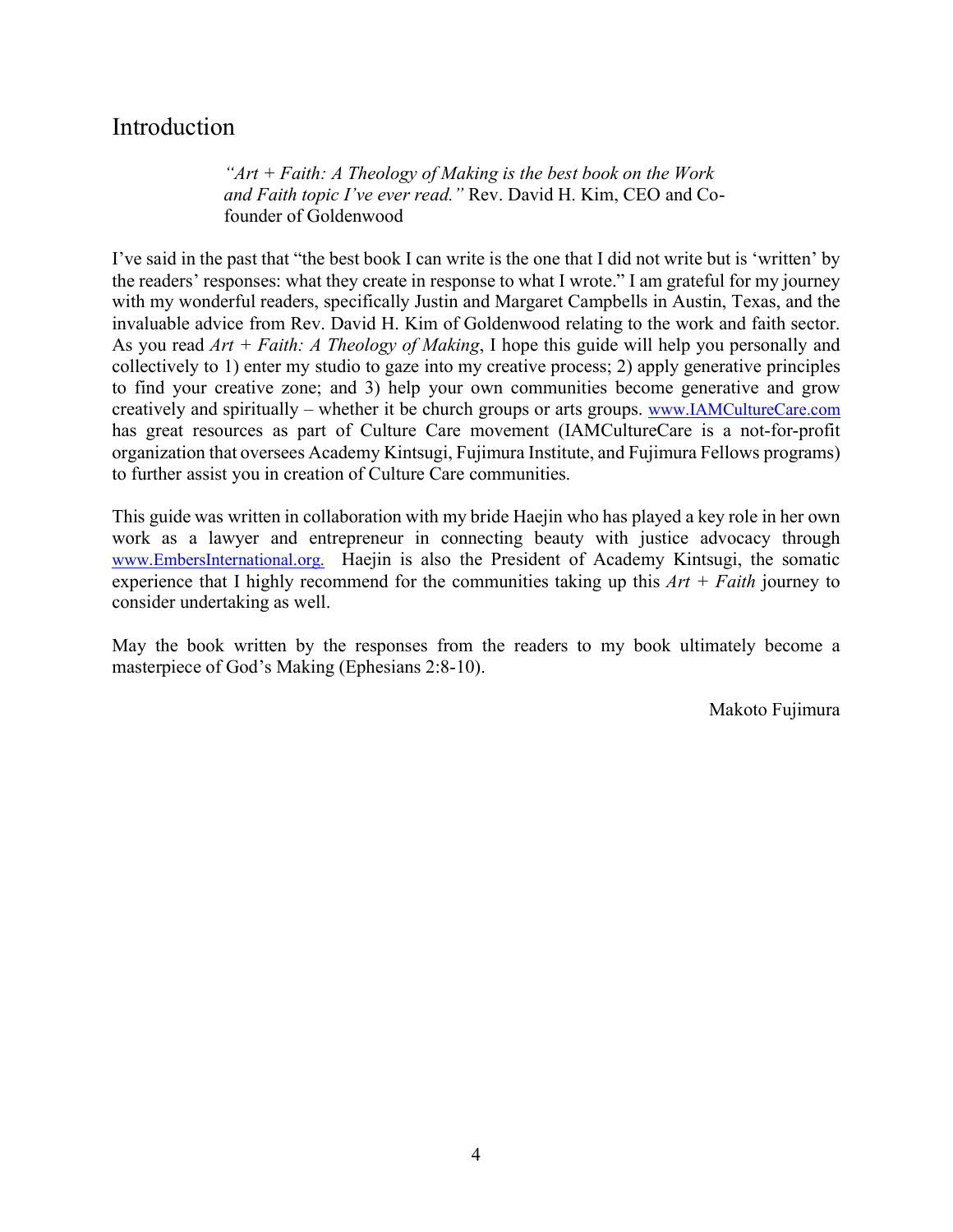# A note before you begin

This guide is designed to accompany the reading of *Art + Faith: A Theology of* Making. It is a 15 week journey that will require a commitment, not only to the content of the book and this guide but also to the reading group with whom you will be journeying. It will be good to consider this journey as an opportunity to grow as a person – creatively, spiritually, and communally – toward Culture Care.1 "Count the cost" before you sign up for this journey and think of it as a "building up the muscles" of creativity, empathy, and connection with your community. Just like any commitment to exercise, it requires preparation. For artist types, it is likely that you have been thinking of your art and faith as two separate journeys. This experience will challenge that separation, and it will mean you may find yourself needing to develop a space of integration, which may feel awkward at first. For other readers who do not consider themselves to be artists, you may not think of art as a "creative catalyst" that can inspire and care for culture around you. These weeks will open your eyes – hopefully – to see yourself as someone "created to be creative" as well. For those participants who do not consider themselves to be Christian, welcome! While these exercises assume that you will "put on the hat of faith" in some way, Theology of Making does not require much religious dogma or your acceptance of the Creeds of a church; instead, it simply invites you to consider that "God is Love," and we can connect through our Making.

The goal here is for you to grow together, in the way that Martha (analytical), Mary (intuitive), and Lazarus (experiential) found hope in Jesus together. These lessons correspond very naturally to the workshops offered by Academy Kintsugi. Feel free to request a certified instructor from Academy Kintsugi for a workshop called "Kintsugi Experience" as part of these sessions.<sup>2</sup> May we together birth a "Kintsugi Generation" to care for our culture by pouring gold into the fractures of our culture together.

<sup>&</sup>lt;sup>1</sup> Culture Care is to see culture not as a battleground to fight over, but instead to see the soil of culture as a garden to tend, an ecosystem to steward.

<sup>&</sup>lt;sup>2</sup> Contact Academy Kintsugi via Instagram or Twitter @academykintsugi and learn more about it at www.culturecarecreative.com.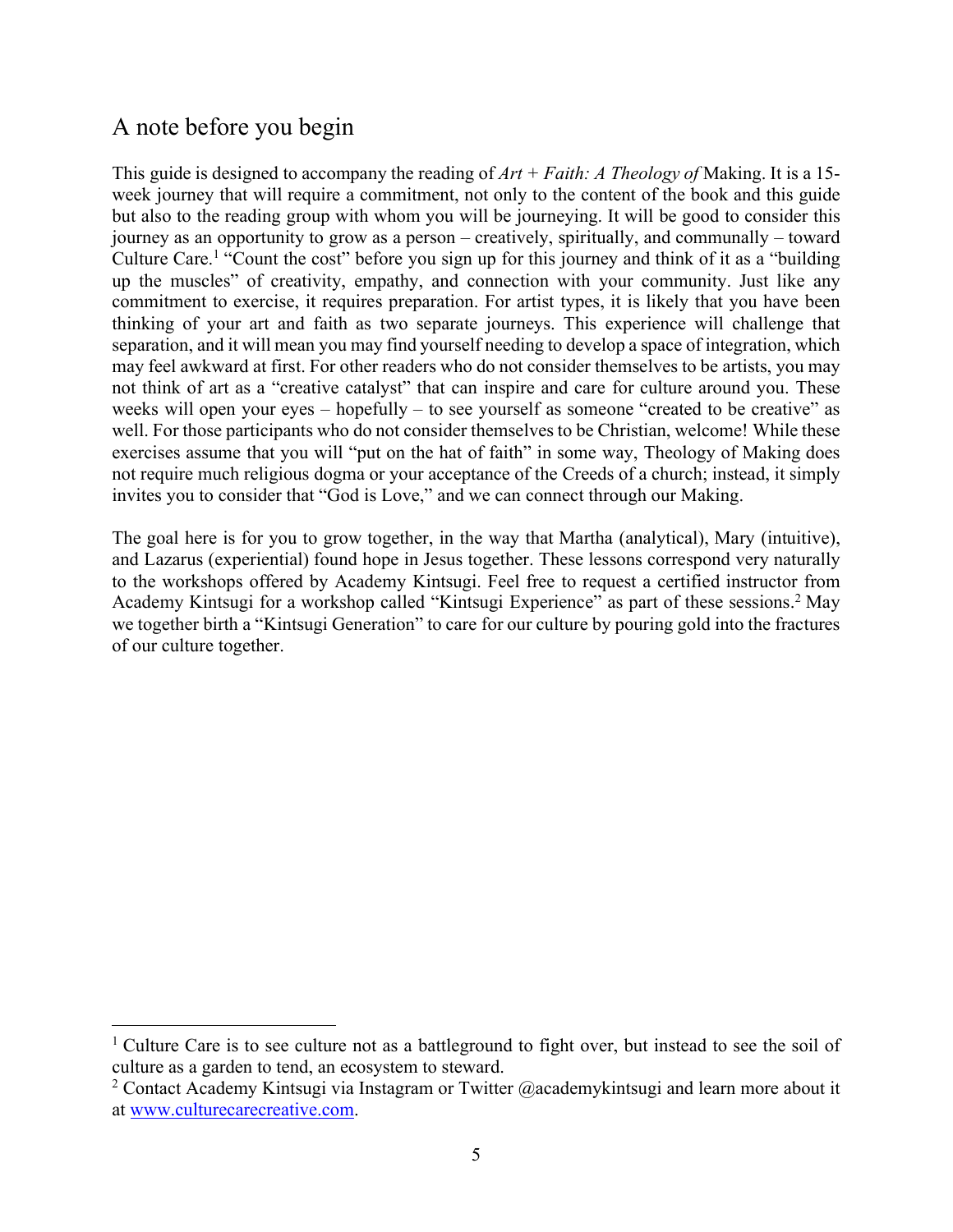# A note to facilitator of reading group

During the 15 weeks of this guide, we want to create a safe space for all so that you can share a transparent journey of creativity. If you are a church leader, try not to use "Christianese" to explain concepts, but translate to common language and expressions. Listen and take notes to observe, rather than "fix" conflicting issues or correct "wrong theology" during group discussions. The discussion questions anticipate the presence of seekers in the audience, and they invite into a dialogue those who may have been alienated from the church as a result of Culture Wars. It's important for leaders to exhibit the following qualities:

- 1) The analytical hospitality of Martha
- 2) The intuitive creativity of Mary
- 3) The relaxed confidence of Lazarus

No one has all these qualities together. So, we encourage you to use these 15 weeks to identify where you need to grow and being that process for yourself.

You do not have to be a professional artist to be a leader, but it is important that you see yourself as a Maker of some kind. For the group, designate a meeting space that promotes creativity and imagination. Showcase the work products. Bring food. Play music. Recite poetry. Be creative, playful, and caring. Hang out and have dinner together (perhaps to end the 15 weeks). Go to museums and concerts together. Celebrate.

If you find that people are afraid or shy about creating art, consider doing a "show and tell" time where people bring and introduce objects with memory attached to them: a stuffed animal from childhood, photographs of loved ones – anything goes. By doing "show and tell," you often learn something new about a person, even if you have been friends for a long time. Sharing in and of itself is a form of Making – using words to connect with each other.

Also, this guide encourages you to think creatively about "play". "Playing" video games or watching sports are not the kinds of play this guide is referring to. "Play" here needs to be about making and not consuming. Obviously, there are grey areas in some cases, so be liberal with the definition of "play," and be ready to have the openness to help each other grow.

Addition video resources are available for some of the weeks. They are created by Windrider Productions and are designed for group discussion in sequence.<sup>3</sup>

There are creative assignments that go along with the book and discussion questions. Set aside time to complete them.

Most of all, enjoy the journey!

<sup>3</sup> https://www.windriderproductions.com/theology-of-making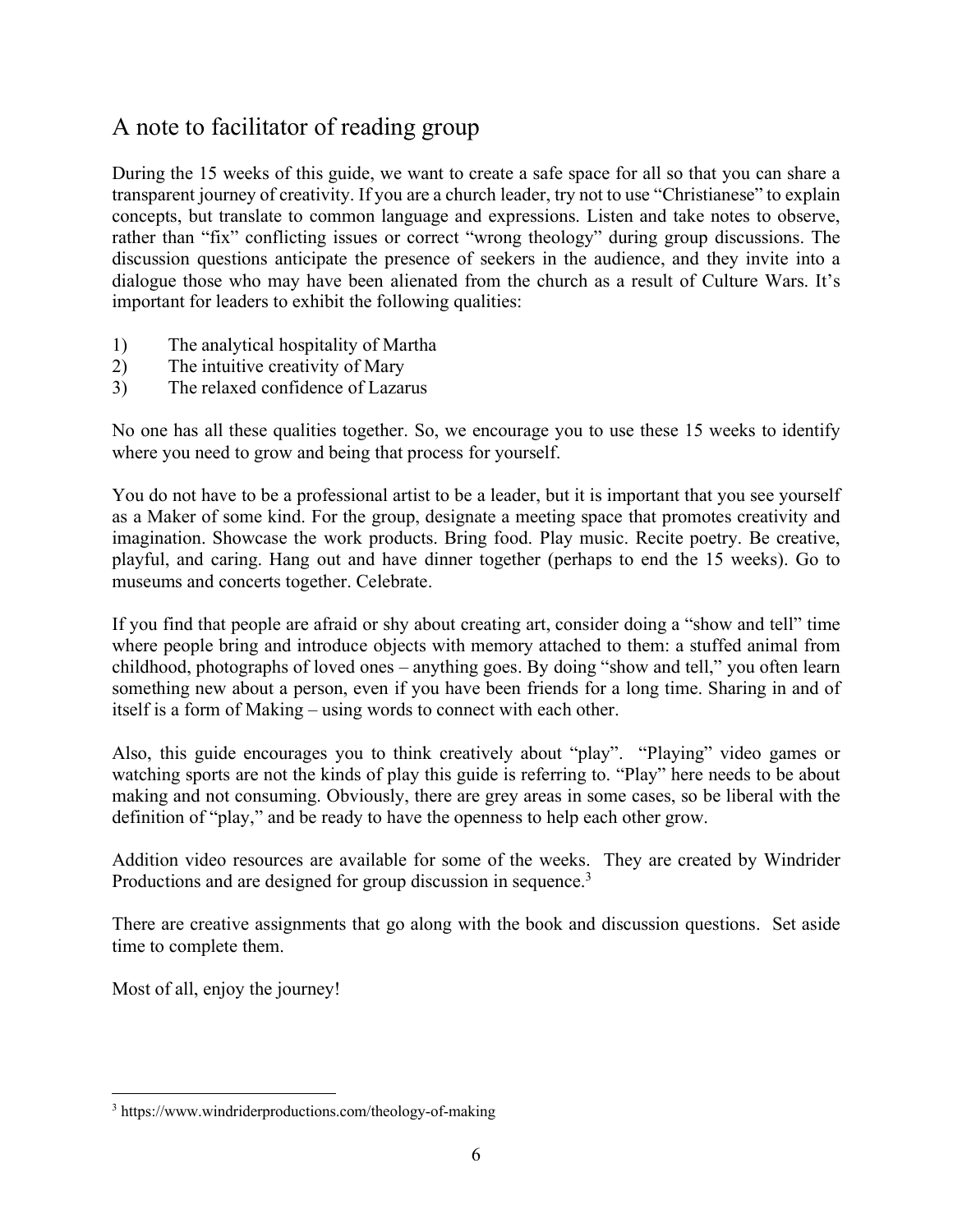# **Week 1** N.T. Wright's Foreword

## **Share**

What made you commit to this group for 15 weeks? What is "Culture Care" that Theology of Making champions? Who is it for? Is it only for artists?

**Discuss** (Facilitator can pick 2-3 questions each week)

- 1) How does Fujimura's book support or amplify Wright's theology?
- 2) How does Jesus usher in the New Creation?
- 3) How do Beauty, Justice, and Mercy relate to the New Creation?
- 4) How does *Art + Faith: A Theology of Making* apply to those who do not consider themselves to be artists? Why does Wright suggest that this book is a good read for the Lenten Season of the church?

**Meditate** (Each week you will be given a passage of the Bible to contemplate throughout the week.)

## Hebrews 11

Now faith is the substance of things hoped for, the evidence of things not seen. (Hebrews 11:1)

#### **Exercise**

Calendar at least an hour each week for these exercises. Some of the later exercises will require more time, but we will gradually build our "muscles of creative imagination."

This week, pick an artwork, piece of music, or a poem to ponder. Write down why you selected that particular work to share next week. Spend at least 20 minutes in front of a painting, or listening to music, or read aloud a poem several times. What makes this exercise difficult? Stay with the work until you discover something new about it. How does Hebrews 11, which you are meditating on this week, speak to such an experience with a work of art?

Watch Windrider Productions film "Theology of Making" trailer, located at the following: https://www.windriderproductions.com/theology-of-making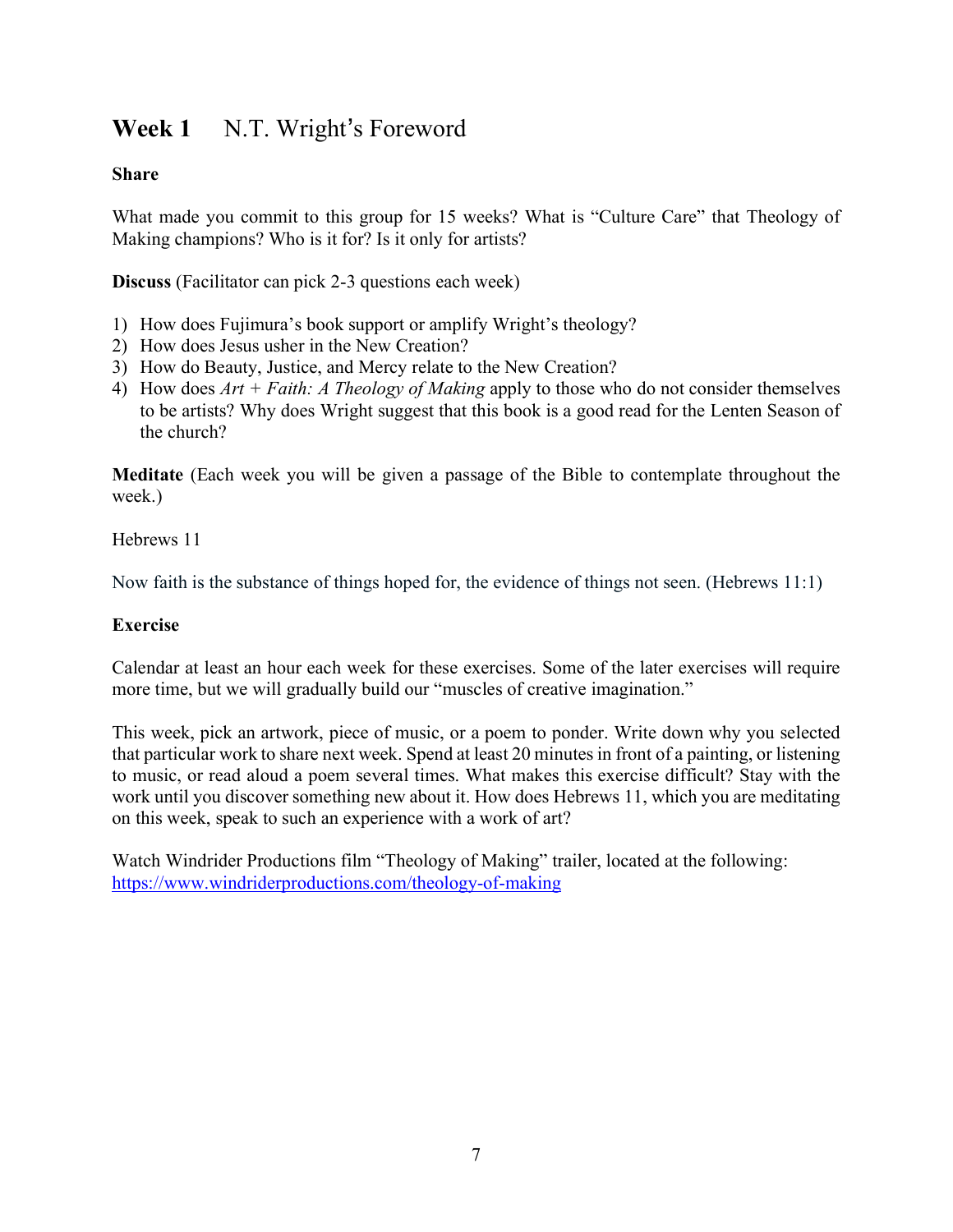# **Week 2** Chapter 1. The Sacred Art of Creating

#### **Share**

What did you choose to focus on for your exercise and what you have discovered? Note what others in the group chose and keep that in your mind to discuss later. Discuss Hebrews 11 and share how this definition of "faith" relates to "art." What struggles did you have in the exercise to integrate your faith journey into the experience of art?

## **Discuss**

- 1) How do you, or have you, experienced God's Presence through beauty?
- 2) What prevents us from seeing ourselves as artists or at least "makers?"
- 3) Read Philippians 2:6-11 aloud. Do you think that the Christian gospel is a song, as Fujimura notes? How would our understanding of the gospel change if the gospel is a song that God sings through us?
- 4) Is it shocking to hear "God does not need us?" Why is it important, first, to recognize God's All Sufficiency and "Aseity"?
- 5) Fujimura discusses two different ways of learning something: one analytical and the other somatic. How do you react to the statement that "our journey to God requires not just ideas or information, but actual making?"
- 6) Fujimura states, "Imagination gives us wings to create, but it is through the tears of Christ and the invitation to the feast of God that we can partake of the New Creation." What is Biblical imagination? How do we access that?

## **Meditate** Genesis 1:1-2

In the beginning God created the heavens and the earth. Now the earth was formless and empty, darkness was over the surface of the deep, And the Spirit of God as hovering over the waters. And God said, "Let there be light," and there was light.

## **Consider**

"God's presence is real, even in the midst of oppression and darkness. God is the light that shines and places limits on evil and injustice on the earth... What if we began to live our lives generatively facing our darkness? What if we all began to trust our intuition in the Holy Spirit's whispers, remove our masks of self-defense, and create into our true identities hidden in Christ beyond the darkness?"  $(Art + Faith: A Theology of Making, p. 11)$ 

## **Exercise**

This week, drawing on whatever is already available to you in your life, choose a way to practice the art of creative making. Try to create a dedicated space (what Fujimura calls "Emily Dickinson's 17 ½ x 17 ½-inch cherrywood desk") where only your creative expressions are worked on.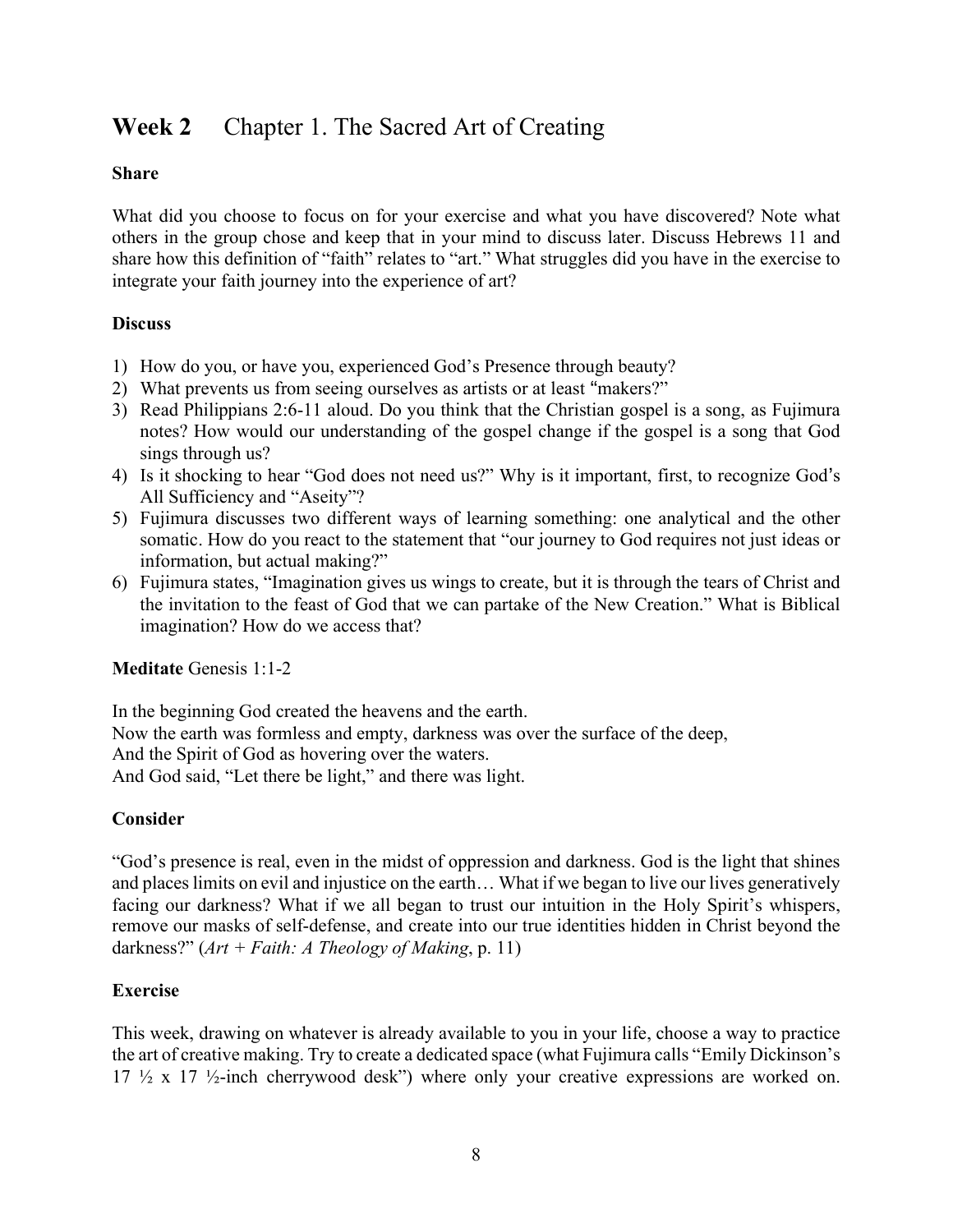Consider this space, however small, to be a "sacred" space. As you do, consciously invite God the Artist to join you and be attentive to the Divine Presence.

Watch Windrider Productions film "Creation: class 1", located at the following: https://www.windriderproductions.com/theology-of-making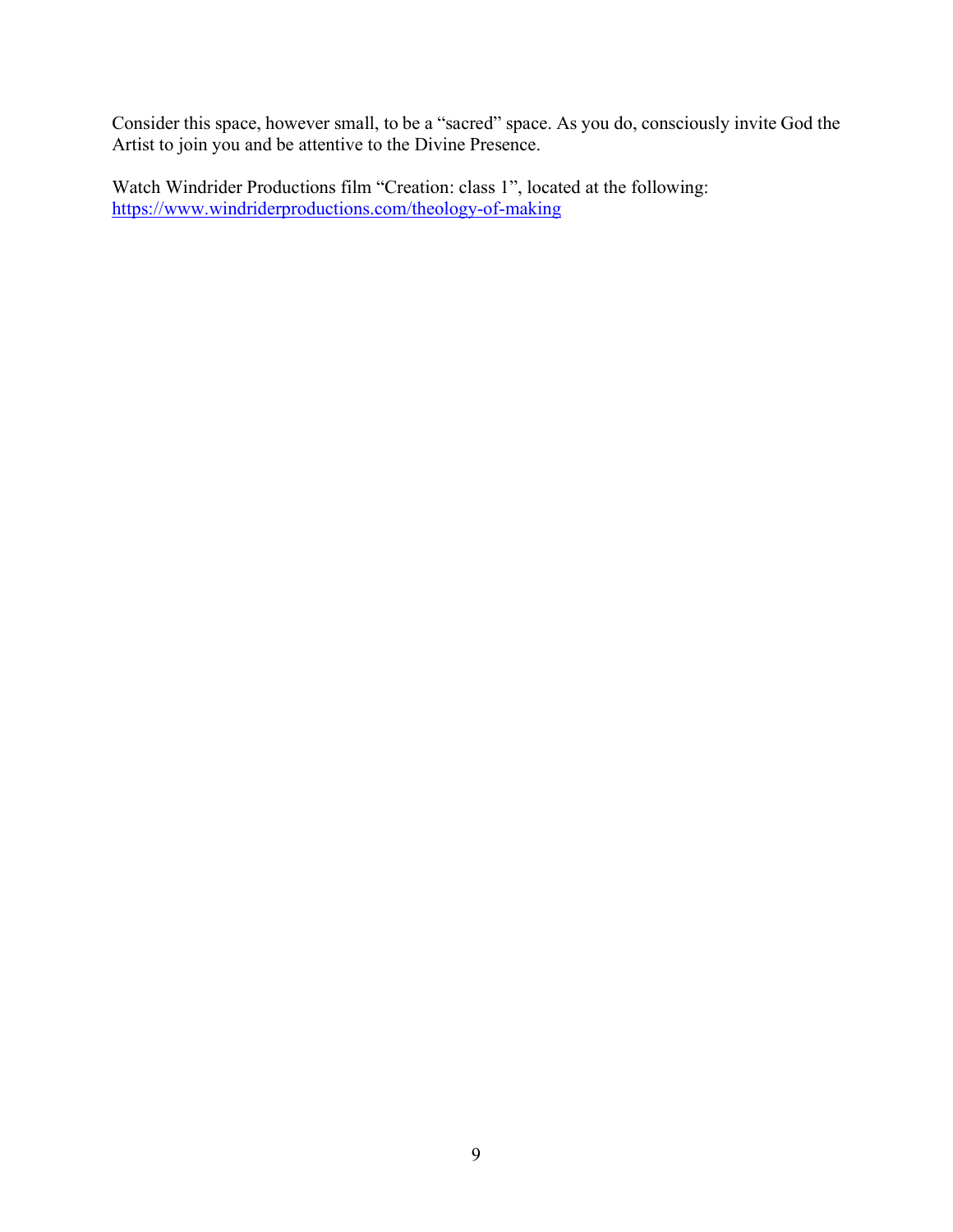# **Week 3** Chapter 2. The Divine Nature of Creativity

## **Share**

What did you make last week? What were some challenges that you experienced while trying to be a maker? How did you overcome them? How did Genesis 1 speak to you?

# **Discuss**

- 1) What does Fujimura mean by the "intuitive knowledge?" Is it in opposition to the "rational knowledge" or is it connected in some way?
- 2) What is the danger of the "utilitarian pragmatism"?
- 3) How do you understand Fujimura's point about "sanctified imagination?"
- 4) In your life, are there things that are extra, or even useless, but essential because they are lifegiving to you?
- 5) Have you experienced the abundant exuberance of God in the Creation?
- 6) When you were a child, what was it like to play?

**Meditate** Genesis 1:27-28 (translated by Makoto Fujimura)

So God created humans in God's own image…

God blessed them and said to them,

"Be fruitful and increase in number; fill the earth and steward over it.

Care over the fish in the sea and the birds in the sky

And over every living creature that moves on the ground"

# **Consider**

"Making is the fundamental reality of Homo faber (man the maker, not just Homo sapiens) and what uniquely defines our role in Creation. We are Imago Dei, created to be creative. …It is hard work to live into this generative love, but it is what we are made for: to paint light into darkness, to sing in co-creation, to take flight in abundance."  $(Art + Faith: A Theology of Making, p. 14)$ 

# **Exercise**

This week, set aside time for making as pure play – doing something you enjoy without any concern to accomplishing anything, or impressing anyone. Give yourself time and space to simply enjoy what you do. As you do, meditate on the above scripture passage.

A simple suggestion: Take two small pieces of paper of the same size (an index card is fine, but watercolor paper would be wonderful) and a small set of watercolors. Simply drip onto the surface of one piece, and sandwich it with the other blank piece, and twist both pieces of paper together. What do the shapes of watercolors on the paper remind you of? Name the abstract shape you've created, let it dry and bring it to class next week.

Watch Windrider Productions film" Nihonga", located at the following: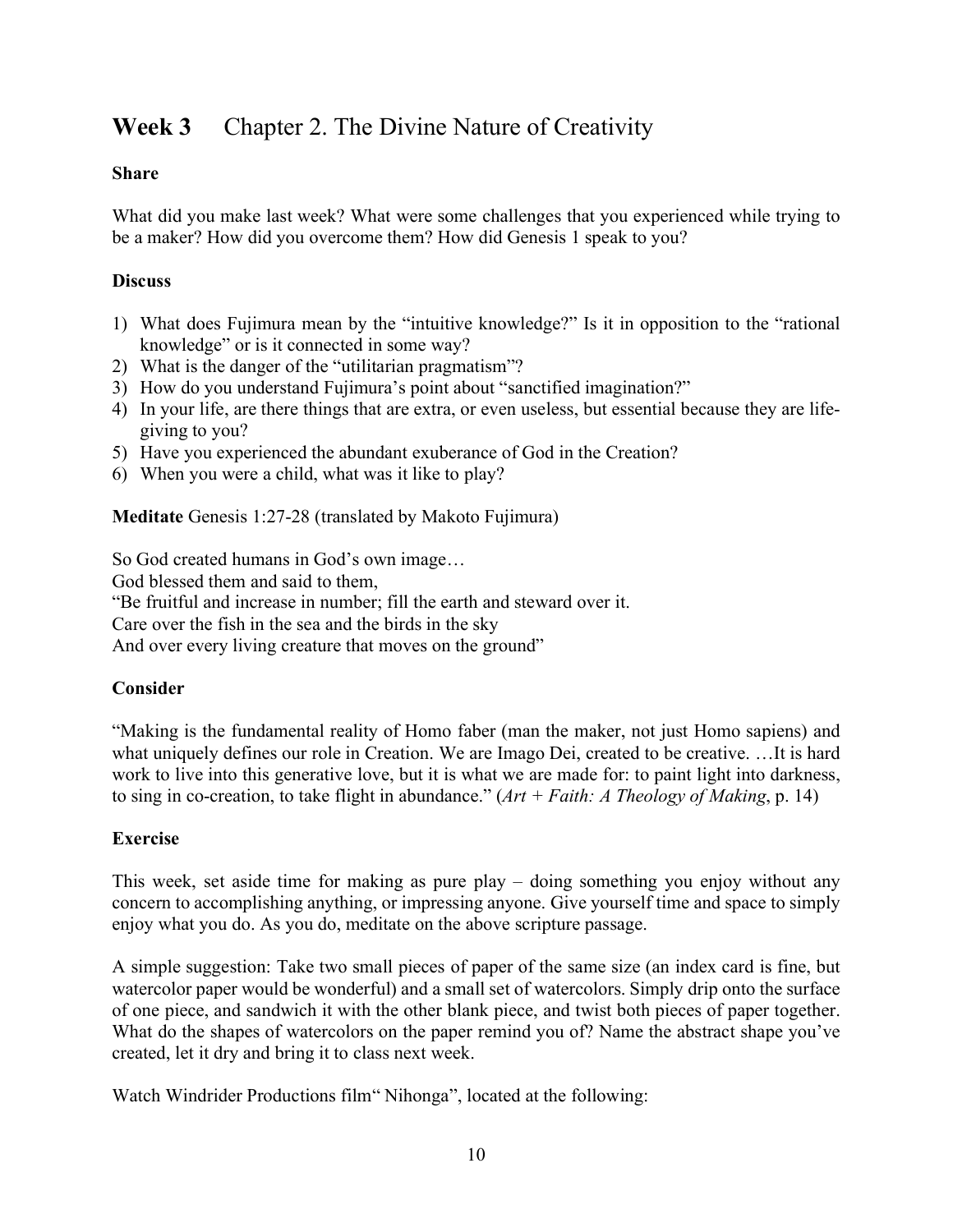https://www.windriderproductions.com/theology-of-making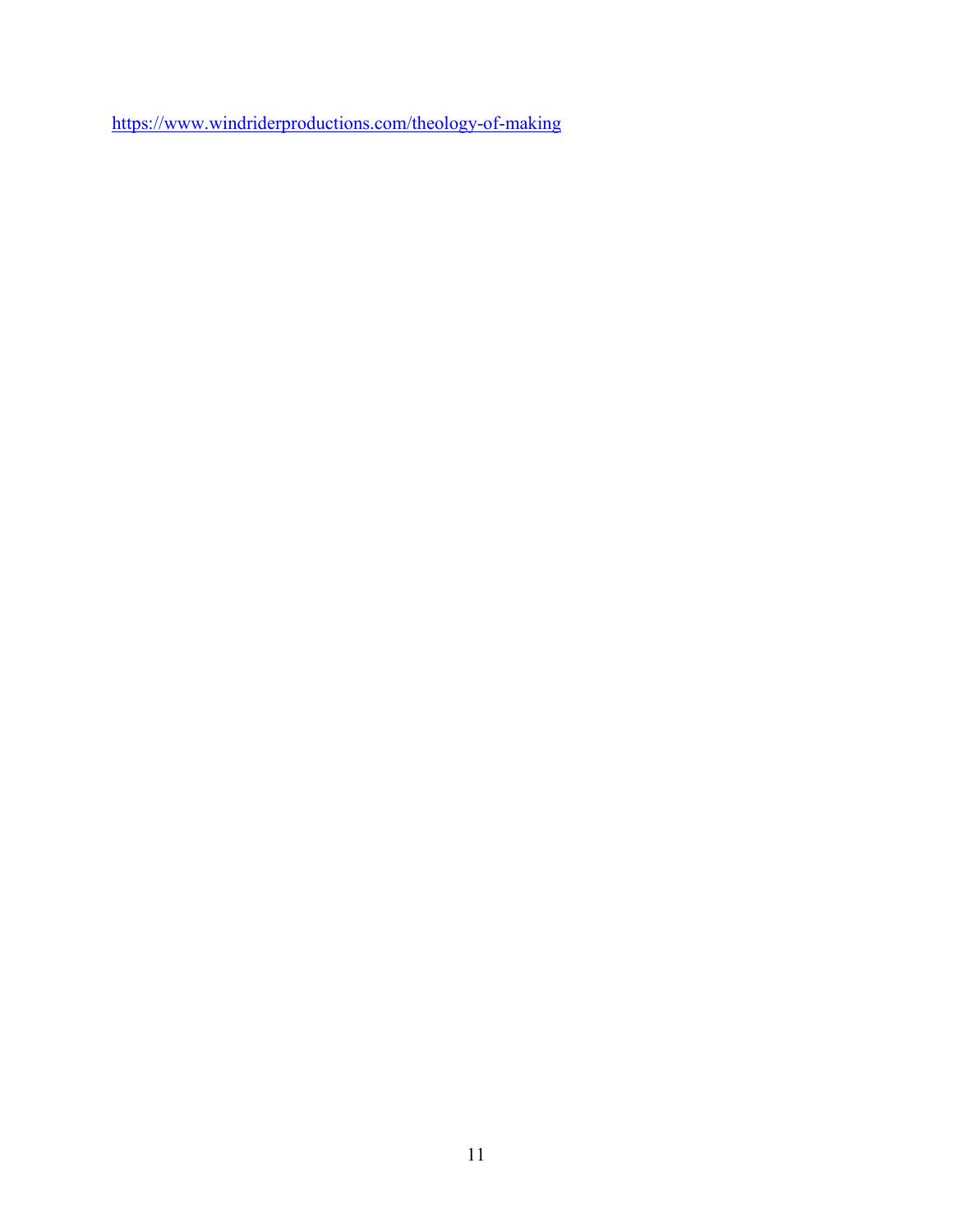# **Week 4** Chapter 3. Beauty, Mercy, and the New Creation

#### **Share**

How did your approach to making as "playing" as opposed to "doing homework" help in your time of making? What came out of that time? Do you think Genesis 1:27-28 is connected to "play" as much as "purpose?"

#### **Discuss**

- 1) Why are beauty and mercy contrary to the notion of "survival of the fittest?" How are beauty and mercy key to the gospel?
- 2) Discuss Fujimura's experience of realizing that the Sermon on the Mount was preached in the abundance of Creation, as the Jordan basin is one of the greatest migratory paths for birds. How does that reality of abundance add to our response to Jesus's command to "look at the birds of the air" or "consider the lilies?"
- 3) Distinguish between "Plumbing Theology" and "Theology of Making" or "Theology of New Creation."
- 4) What is the difference between "fixing" and "making?"
- 5) What does Fujimura mean by "wasting time?" Have you experienced a meaningful moment that came out of unplanned time, or have you been surprised by people who cannot give you anything in return?
- 6) Fujimura says that "fruit" is a generative word. Compare the "fruit of the Spirit" passage in Galatians 5, and the preceding sentences where Paul describes the "fruit of the flesh." Which passage describes our culture today? How can the "fruit of the Spirit" be operative for your lives, and define our culture?
- 7) How do you understand Fujimura's statement that "God invites us to co-create?" How does God's Love manifest itself in the possibility of our own creation becoming part of God's New Creation?
- 8) Discuss Fujimura's sand-castle parable. What surprised you when you read this parable? How does this parable challenge the typical understanding of what may last into the New Creation? How would your "Making" be different when you begin to understand this possibility?
- 9) How does "authority" become key in stewarding a sanctified imagination?

## **Meditate** Psalm 104:14-15

He makes grass grow for the cattle, and plants for people to cultivate-Bringing forth food from the earth: Wine that gladdens human hearts, oil to make their faces shine, And bread that sustains their hearts.

#### **Consider**

"Could it be that what is deemed marginal, what is 'useless' in our terms, is most essential for God and is the bedrock, the essence, of our culture? Could it be that our affinity for the utilitarian pragmatism of the Industrial Revolution created a blind spot in culture that not only overlooks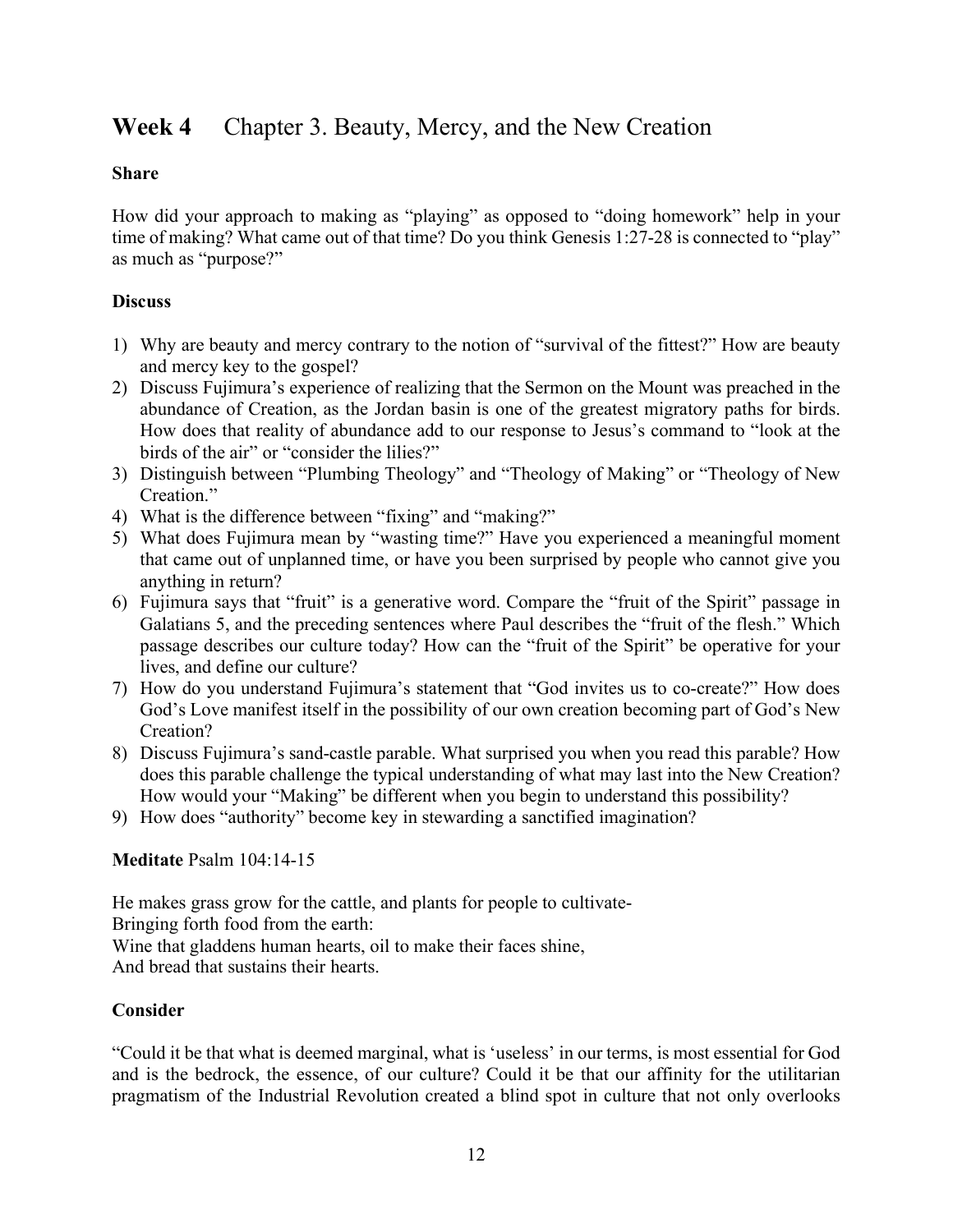great art, but if purity of expression is compromised, could also lead us to reject the essence of the gospel?"  $(Art + Faith: A Theology of Making, p. 17)$ 

## **Exercise**

This week, spend time assuming that the world around us is in God's abundance, full of grandeur and delight – even if you are going through a hard time or facing difficult news. Write down observations and create something (art, poem, song, etc.) out of them. Often it takes a few tries to get "making" going, as it will require intentionality and set up. Be patient with yourself but take small measurable steps that you can share with the group. When we are sensitized to the beauty and abundance of Creation, and as we offer thanksgiving to God by "wasting time," how does that experience change our focus? Does that make us attentive to those around us as an act of mercy?

Watch Windrider Productions film "From Creation to Fall: Honeybees", located at the following: https://www.windriderproductions.com/theology-of-making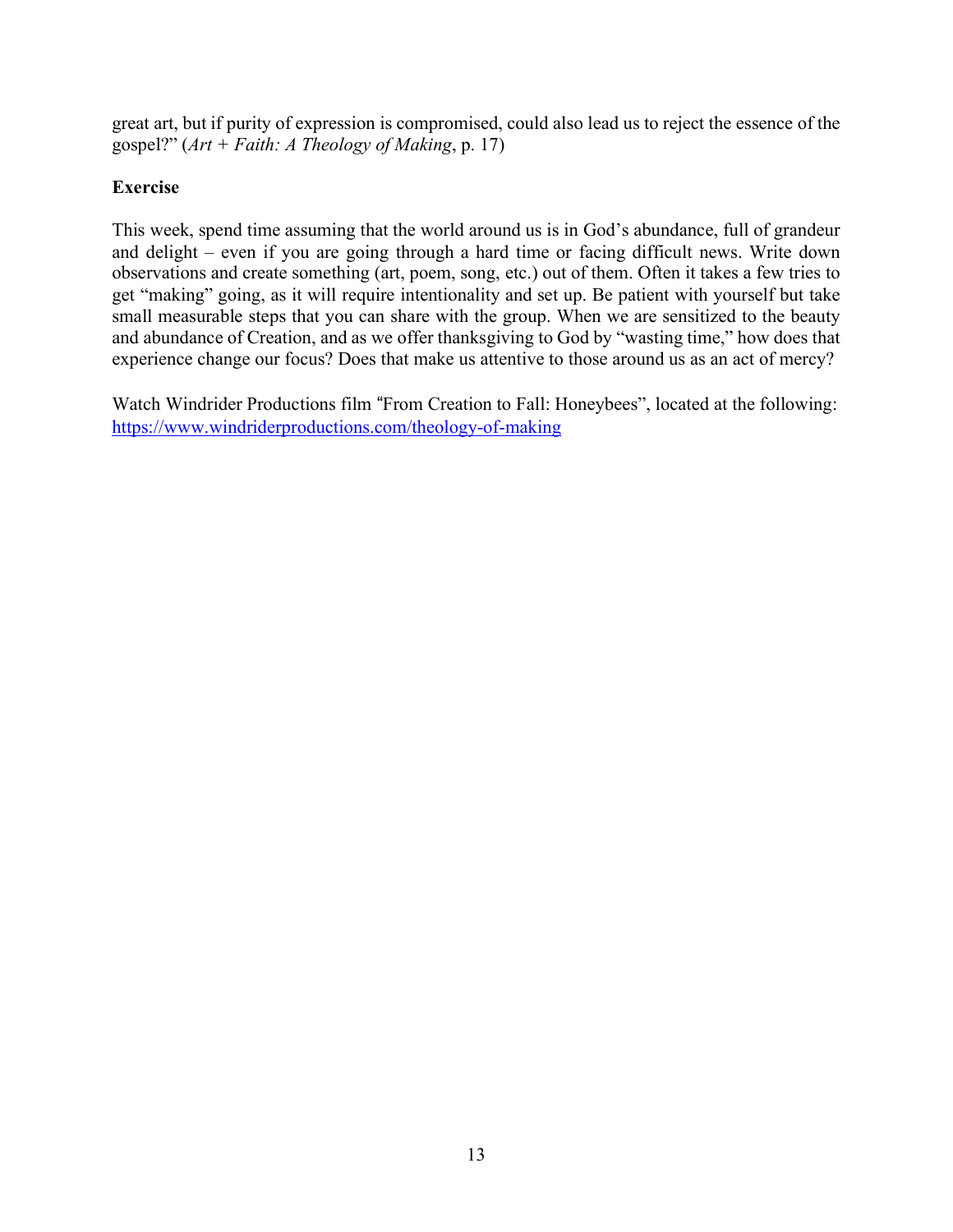# **Week 5** Chapter 4. Kintsugi

# **Share**

What are you grateful for? How does that posture help us in making and in the appreciation of Creation? Share what you experienced from the previous week in seeing the world around us as God's abundant gift, perhaps despite challenges you face.

# **Discuss**

- 1) Describe what Kintsugi is. Why is it more than "fixing?"
- 2) What does it mean to "name" the fragments or chips?
- 3) How does Kintsugi help us to stay within the assumption of abundance that we focused on last week? How can we see our setbacks, flaws, and broken experiences differently?
- 4) According to the Bible, "there is now no condemnation for those who are in Christ Jesus" (Romans 8). How does the metaphor and practice of Kintsugi capture and enlarge this promise for you?
- 5) How do you respond to Fujimura's highlighting of Christ's wound in his post-Resurrection appearances?
- 6) How do you understand our making that leads to the New Creation?
- 7) How does the Kintsugi process help us to be aware of our own brokenness? In the brokenness of others?

**Meditate** Isaiah 53:10-11 (written approximately 700 years before Jesus's birth)

Yet it was the LORD's will to crush him and cause him to suffer, And though the LORD makes his life an offering for sin, He will see his offspring and prolong his days, And the will of the LORD will prosper in his hand. After he has suffered, he will see the light of life and be satisfied.

# **Consider**

Consider doing Kintsugi Experience with your reading group. Do you have anyone that you might want to invite into reading *Art + Faith: A Theology of Making*? Are there people in your community who deeply care about culture? Consider inviting them to participate in a Kintsugi Experience session with your reading group. You can inquire about Kintsugi Experience sessions by emailing Academy Kintsugi at hello@culturecarecreative.com.

# **Exercise**

Watch Windrider Productions film "Kintsugi", located at the following: https://www.windriderproductions.com/theology-of-making

Think about this metaphor of Kintsugi as it applies to your life. How can we be more open to brokenness around us? How does that help us to create into the New? Begin to look for broken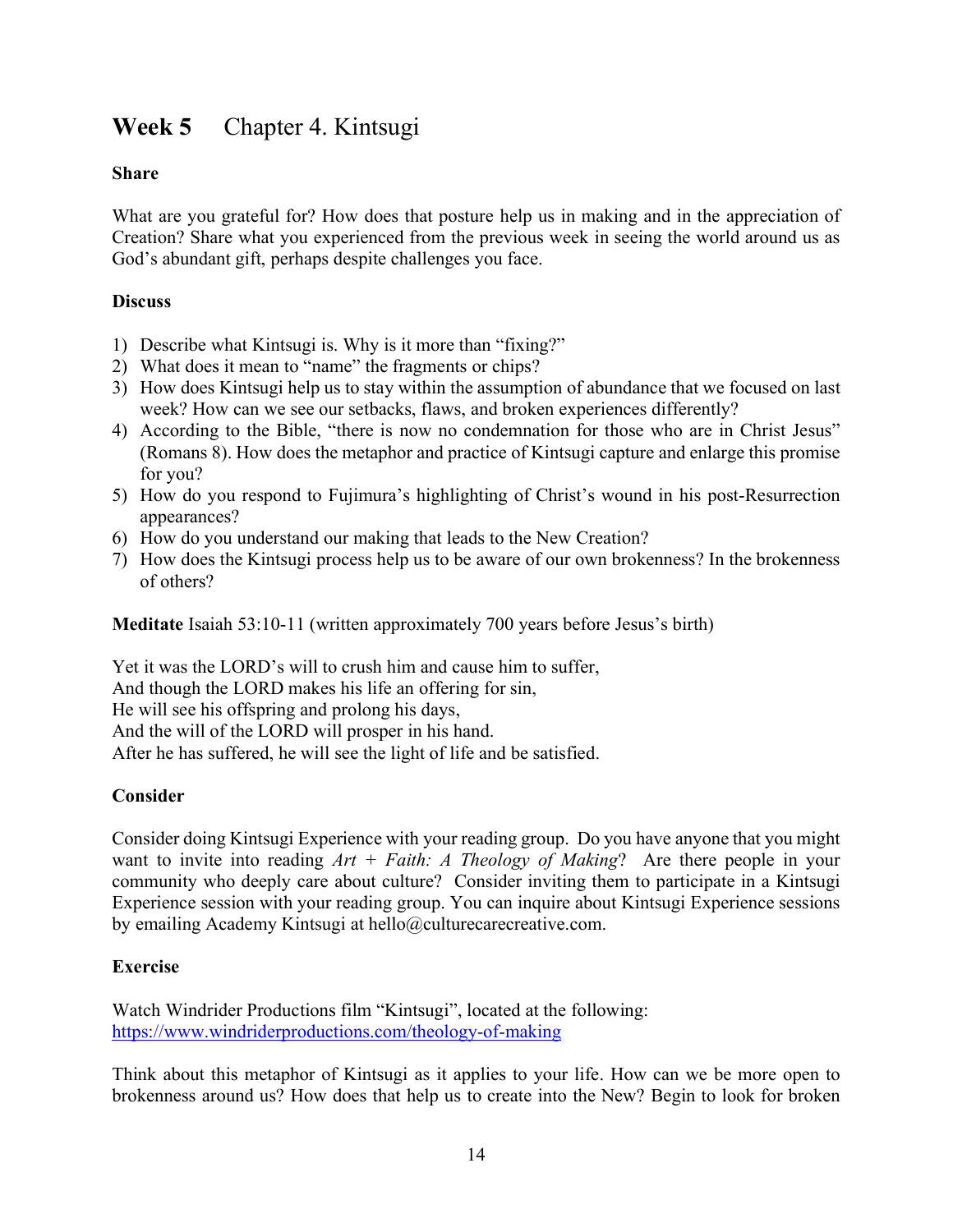ceramics and other fractured items in your surroundings. Imagine that in their brokenness, beauty might be made "New" when you mend them. How would you name these broken areas or fractures of the object?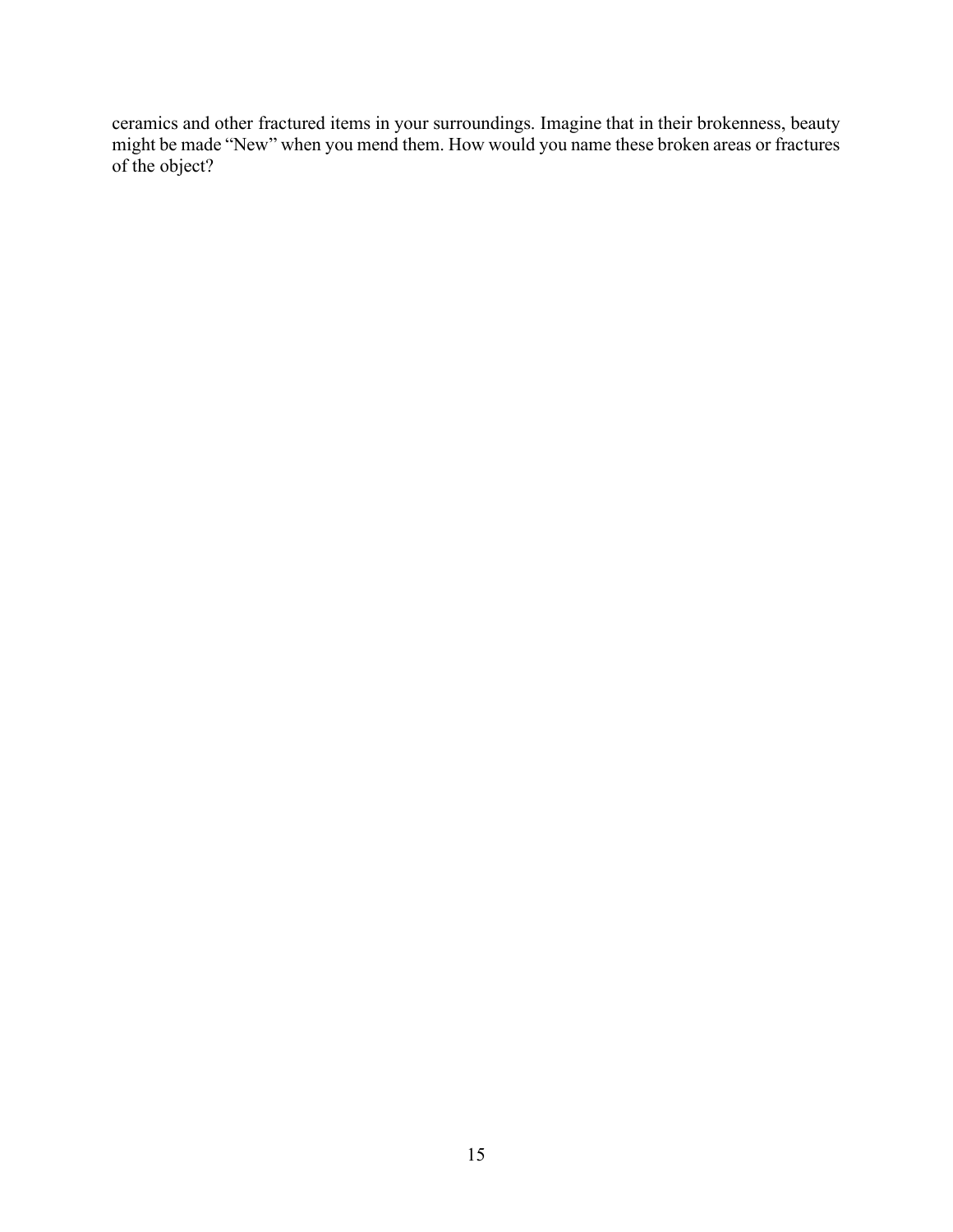# **Week 6** Chapter 5. Caring and Loving, the Work of Making (Part 1)

#### **Share**

What have you discovered from broken objects around you? Bring in a piece that you've found. Begin the "Kintsugi process" by beholding the object to seek its "broken beauty."

## **Discuss**

- 1) How do you relate to Fujimura's account of trying to make an omelet from a recipe? What is the difference between "recipe knowledge" or "informational knowledge" and actual making? Share your experience of trying to make something that turned out to be more challenging than you expected.
- 2) Drawing upon philosopher Esther Meek, Fujimura challenges us to see the connection between i) caring and loving and ii) making and knowing. How does Meek's approach to knowing reveal a gap in our assumption about knowledge? Why is this important in education?
- 3) In his discussion on Genesis 2 (of "naming the animals"), Fujimura connects naming to knowing. In what ways does the experience of dating amplify this connection? How is going to a museum, listening to music, or experiencing cinema a way for us to "name" the world?
- 4) What is your reaction to the statement: "Jesus promised us an abundant life (John 10:10) but not an easy one?"

**Meditate** John 16:33 (Jesus the Good Shepherd)

I have told you these things, so that in me you may have peace. In this world you will have trouble. But take heart! I have overcome the world!

## **Consider**

"In reading the epistles, we find more Christians suffering because of their faith than being prosperous and happy because of it. Christians' happinessis quite different from the world's. Jesus promised us an abundant life, but not an easy one (John 10:10). It is through the threads of suffering, persecution, and life's difficulties that God weaves a tapestry of hope toward the New. Just like the art of Kintsugi, what once was broken is repaired not to hide its flaws but to celebrate them as part of what is to become beautiful."  $(Art + Faith: A Theology of Making, pp. 65-66)$ 

## **Exercise**

Visit a farm or a zoo and spend some time observing sheep or other animals. Capture your observations in words or images. How do the animals relate to the world? What are the challenges they would face if they were in the wild? What makes sheep and other domesticated animals unique and valuable?

You, or one of the participants, might be going through a difficult journey, whether that may be illness, brokenness in relationships, or hardship. Consider how New Creation can enter into such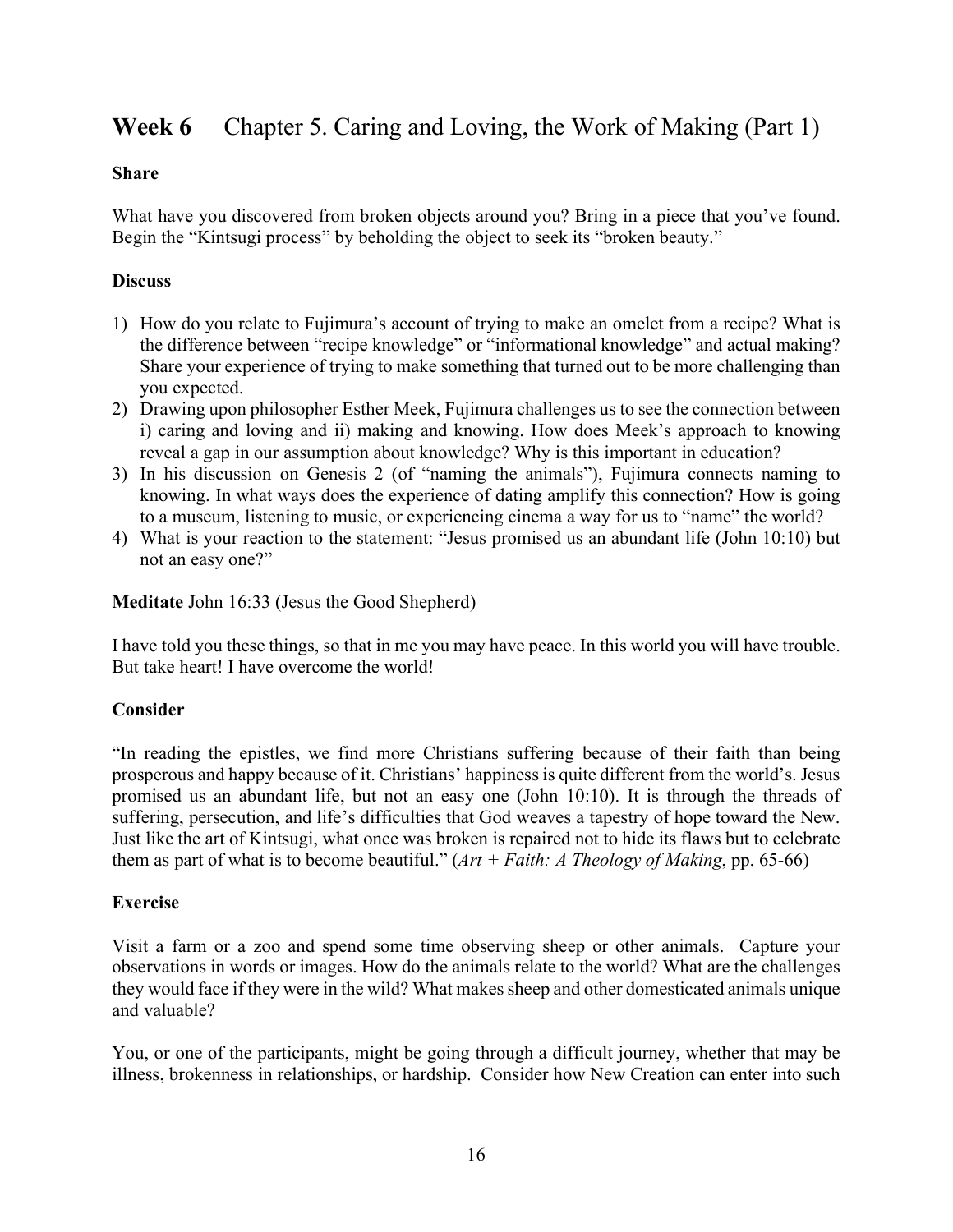a challenge, and how Making into New Creation can help reshape the difficult journey you or your friend is going through.

Watch Windrider Productions film series under "Fall" including "Fall: class 2", "Ground Zero" "Reflection" and "From Fall to Redemption: Holy Saturday", located at the following: https://www.windriderproductions.com/theology-of-making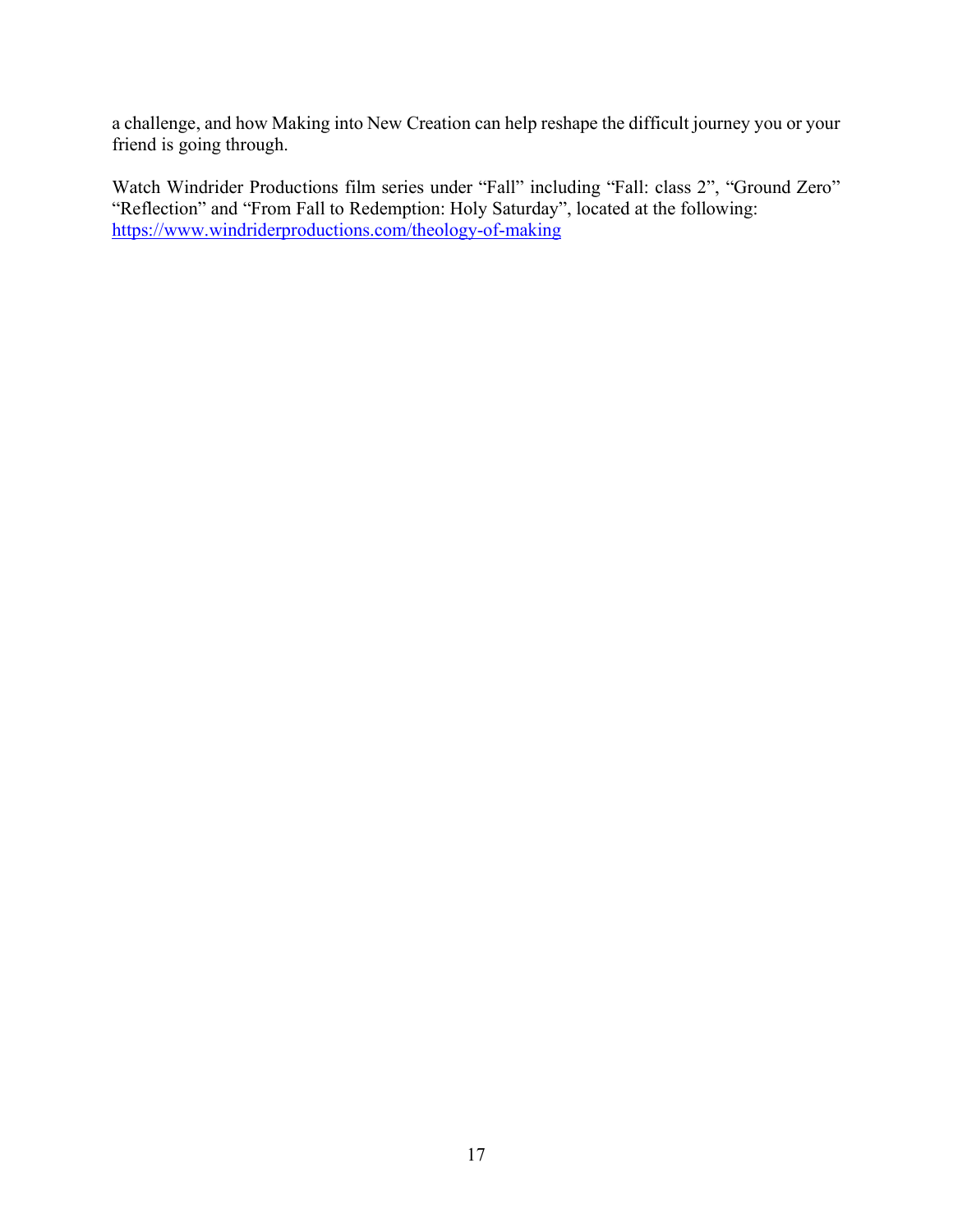# **Week 7** Chapter 5. Caring and Loving, the Work of Making (Part 2)

#### **Share**

Discuss the images or notes that you made during your visit to a farm or a zoo. What did you discover? How is Jesus the Good Shepherd walking through life with you?

#### **Discuss**

- 1) Discuss Lewis Hyde's concept of a "Gift Economy." How is a "Gift Economy" different from the transactional market economy that we are used to? Is a "Gift Economy" separate from, or opposed to, capitalism, or, as Hyde claims, is it an essential part of capitalism? How so?
- 2) How is art a gift and not a commodity? Discuss the statement, "Only one of these (economies) is essential, however: a work of art can survive without the market, but where there is no gift, there is no art." Distinguish the art that endures the test of time from the art that is strictly made for transactional gain in the market.
- 3) How do you understand Fujimura's statement that "The river of culture has led to a dehumanized view of art, its beauty robbed by over-commoditization" (p. 67)? How does a "gift economy" make possible a "humanized market economy?"
- 4) How is this "gift economy" connected to what Christians celebrate as the Good News?
- 5) In your own words, how do you understand "knowledge through connaturality?" What is the role of creative intuition in our knowing "connaturality?" What practices would train us to know connaturally? How does Japanese culture inform us to experience this integrated knowledge?
- 6) Respond to the statement: "As we understand fully the gospel and the hope… what matters most is what we make, and what we love based on what we come to know by our making in this deepest, nonnatural realm of knowledge." How do artists help us in understanding this statement?
- 7) In what ways have you experienced the Christian Eucharist? How might it be possible to have the "presence of the Risen Christ" present in the ordinary elements of the Eucharist? Why is this important for art and life?

**Meditate** 1 Corinthians 2:9-10 ("New Newness")

What no eye has seen, what no ear has heard, And what no human mind has conceived - The things God has prepared for those who love him - These are the things God has revealed to us by his Spirit

## **Consider**

"No matter how we view the reality of God's presence at the table, whether as symbol or as the reality of Christ's body, the Eucharist opensthe path for the Theology of Making. Pauline language here suggests that the powerful new reality breaks as a new paradigm for the old path, as this New Creation (Greek kainos ktisis)." (*Art + Faith: A Theology of Making*, p. 74)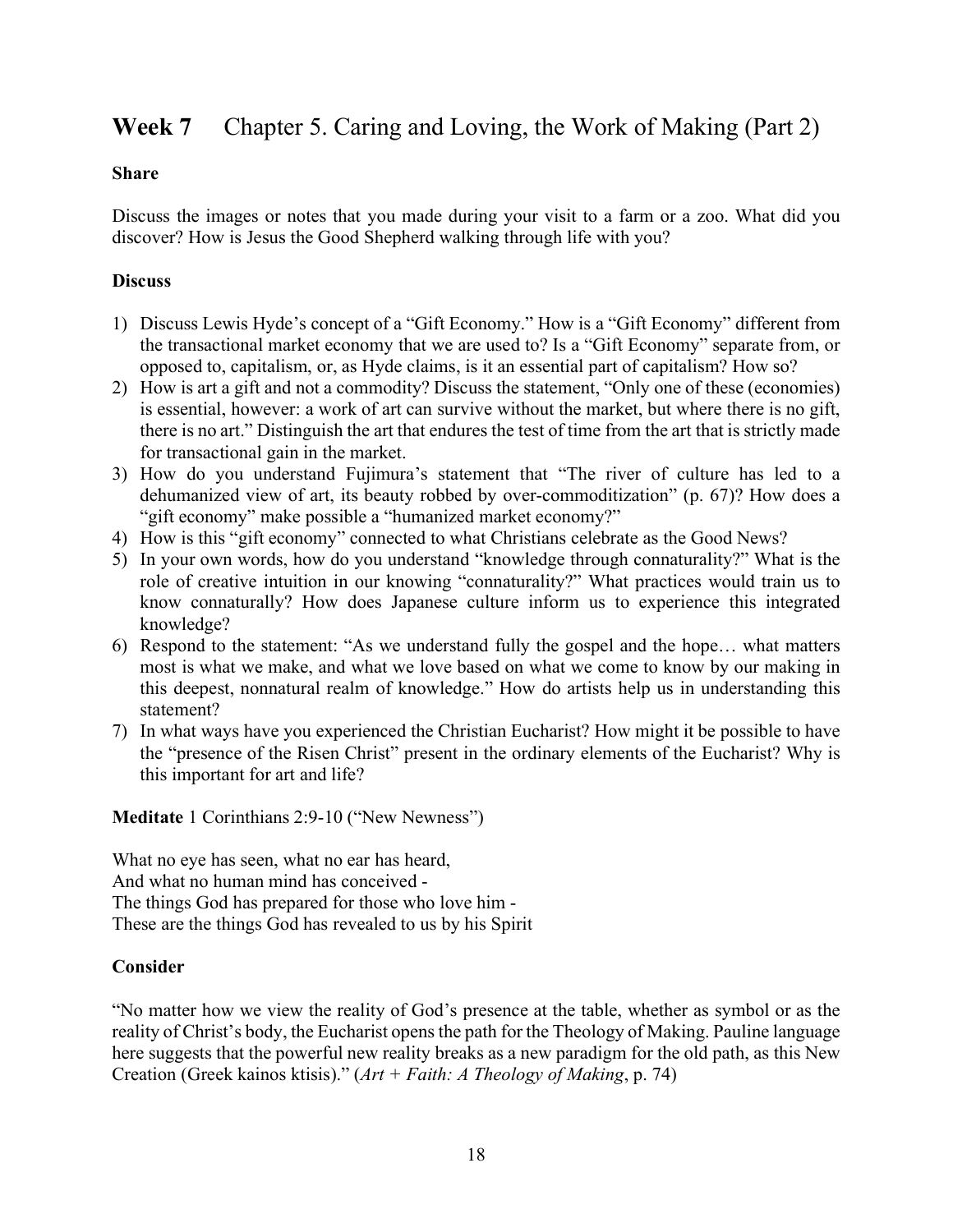#### **Exercise**

What type of art, music, theater, dance, or poetry captures this "New Newness?" Does it have to be explicitly "Christian" to convey this sense of mystery and awe? Seek out this week some form of artistic expression that exemplifies the New Creation as seen from this side of eternity. Go to a museum, concert, or poetry reading, or, if possible, go backstage of local theater group and ask God to open your eyes. Get to know an artist in your community by reaching out or visit a studio simply to experience the New there. If you are unable to go out, consider reading a book or poems or see films available to you and apply "New Newness" to what you have experienced.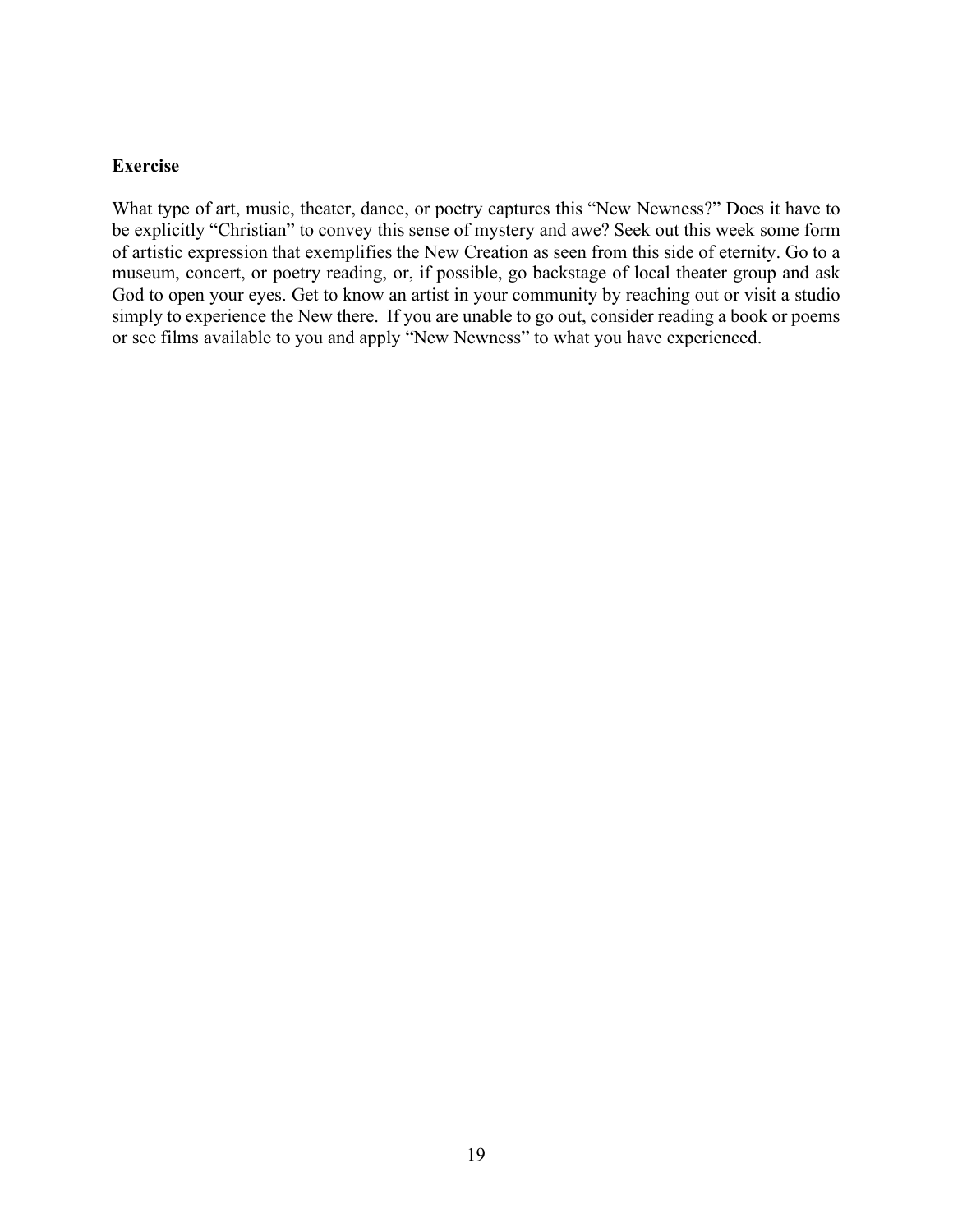# **Week 8** Chapter 6. Seeing the Future with the Eyes of the Heart

#### **Share**

What did you observe in your encounter with the arts? How did you sense the New in specific works you observed or the creative spaces you visited?

## **Discuss**

- 1) In Fujimura's experience with the *Sea Beyond* painting on the beachfront in Southern California, what stood out to you? Do you think this was just a "coincidence?"
- 2) In Isaiah 65: 17, 24, we read "For I am about to create new heavens and a new earth; the former things shall not be remembered or come to mind. Before they call, I will answer, while they are yet speaking, I will hear." Discuss how this passage speaks to Fujimura's experience, and what you discussed in question 1, especially in connection with trauma or darkness.
- 3) Have you heard in a sermon that "the future is going up in flames?" What is a "theology of evaporation," or "theology of extinction," compared to "Theology of Making" or "Theology of New Creation?" If the "Bible is not about the End; it is about the New," then what difference does that make in how we view the Christian community and the Christian message?
- 4)
- 5) How do you respond to C.S. Lewis's notion of "horses with wings?" What are some challenges in being changed from a horse that "jumps higher and higher" to becoming a horse with wings? What kinds of community do we need in order to "grow our wings?"
- 6) Read aloud together the entire second paragraph on p. 80 ("The Bible begins with the Creator creating the world…"). Does this overview of the Bible make sense to you? How does this view differ from other ways to understand the Bible? Share with the group about your understanding of the Bible while you were growing up.
- 7) Why is imagination part of faith? What does Dr. Ellen Davis note of the link between imagination and "heart" on p. 85?
- 8) How do artists and creative people render perceptible "the substance of things hoped for" and create the "evidence of things not seen?"

## **Meditate** Philippians 1:9-10

And this is my prayer:

That your love may abound more and more in knowledge and depth of insight, So that you may be able to discern what is best And may be pure and blameless for the day of Christ

# **Consider**

"The true and lasting understanding of the gospel is not whether we can recite our creeds, or even are able to convey the information of the gospel to others; the ultimate understanding of the gospel is what we make, and what we love, with what we know, or that deepest realm of knowledge that is garnered through our making. This is the deepest cultivation of the soil of our minds and culture. This is the path to be "filled with the Spirit . . . ."  $Art + Faith:$  *A Theology of Making*, p. 72)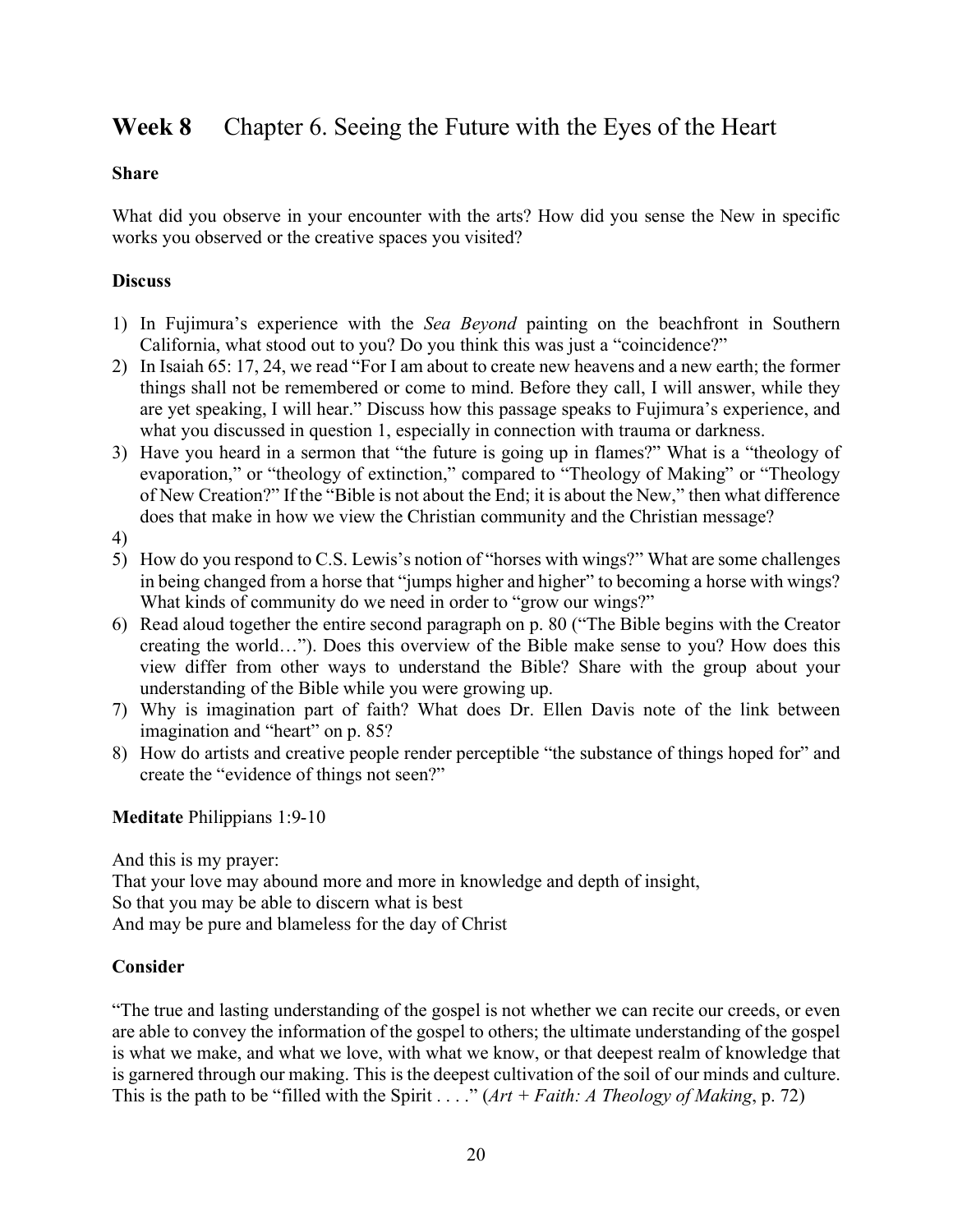## **Exercise**

Imagine opening the "eyes of your heart," to see God's enduring future unfolding now in you and in the world. Ask God to help you imagine your enemies as friends, to see the world of abundance even when faced with scarcity. Create something out of that experience this week, whether that be art, music, cooking, letters to a friend, serving in a community, or being part of a worship service.

You may know of someone, or perhaps yourself, who is visually impaired. How does that journey amplify our longing to see with the "eyes of your heart"? Even though that person may be faced with challenges and scarcity, I've often found that a visually impaired person can help me to "see" better.

Watch Windrider Productions film series under "Redemption" including "Redemption: class 3", "Kintsugi" "Reflection" and "Redemption to New Creation: Silent Steps", located at the following: https://www.windriderproductions.com/theology-of-making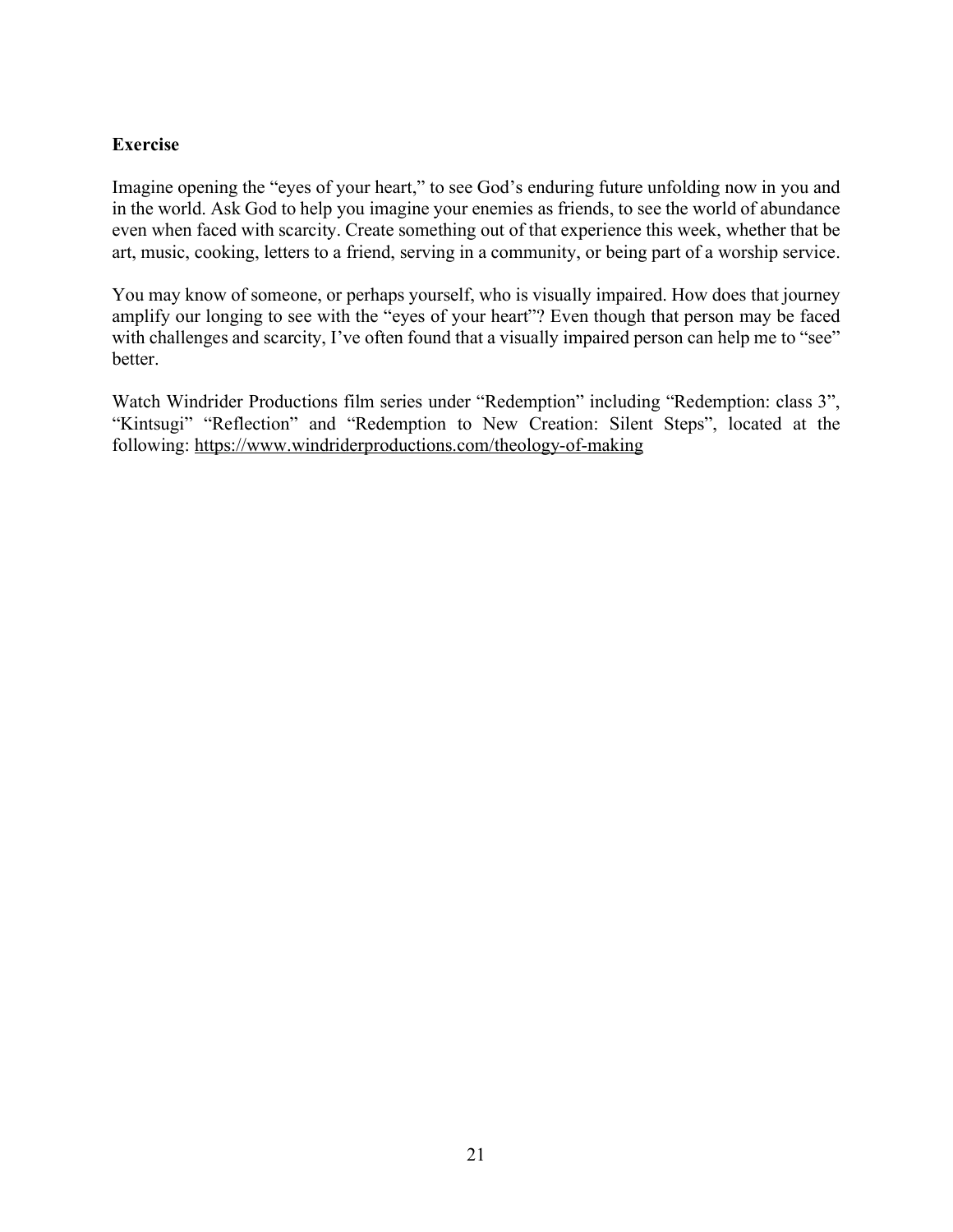# **Week 9** Chapter 7. Imagination and Faith (Part 1)

## **Share**

How are your wings? Are they growing? Did you try something new last week, take a risk, and fail? If so, please share with the group. Remember that your first few months will be awkward and full of "failures," but in this group, attempting something new is always welcomed.

# **Discuss**

- 1) Read the first paragraphs of this chapter aloud with each other. Which "what if" questions stood out to you? Why is it important to ask "what if?" questions?
- 2) What is Culture Care? How does the Theology of Making support the Culture Care thesis?
- 3) Discuss Dr. Curt Thompson's quote (p. 89). Share examples of how we have inverted this bottom-up, right-to-left approach in education and in the church.
- 4) Discuss William Blake's quote (p. 90). What was your reaction when you read this? Have you had an experience with your own gifts of making?

5)

- 6) What does Fujimura mean by giving "exceptionalism for Artists?" If God is THE Artist, then what does it mean to see William Blake's quote from God's aseity?
- 7) Do you think all Christians are "Artists of the Kingdom?" What would change if we all believed that?

# **Meditate** Ephesian 3:20-21

Now to him who is able to do immeasurably more than all we ask or imagine, According to his power that is at work within us,

To him be glory in the church and in Christ Jesus throughout all generations, for ever and ever!

**Consider** (From last chapter, but read this passage again, now, considering yourself as an artist)

"Christians are 'horses with wings'; yet our preaching and teaching tend to encourage us to jump higher and higher, rather than to risk using our wings. Lewis is right; wings, yet unformed, do look awkward, and yet the way to grow them is to actually dare to use them. Of course, as many artists know, it requires many years of failing to grow wings. A church should be a place of nurturing those wings: a context and environment for failing many, many times . . . ." (*Art + Faith: A Theology of Making*, p. 79)

# **Exercise**

Read aloud Psalm 1, Isaiah 61:3, and Revelation 22:1-2. What these texts have in common are the trees – trees as a metaphor for those who have New Life in Christ. Yes, trees provide shelter and food but also beauty; but the main thing that all trees do is to convert toxic carbon dioxide into life-giving oxygen. This occurs in the leaves of all trees. Listen to this Culture Care podcast episode with Susie Ibarra. How could your leaves and music heal the nations? How could you convert the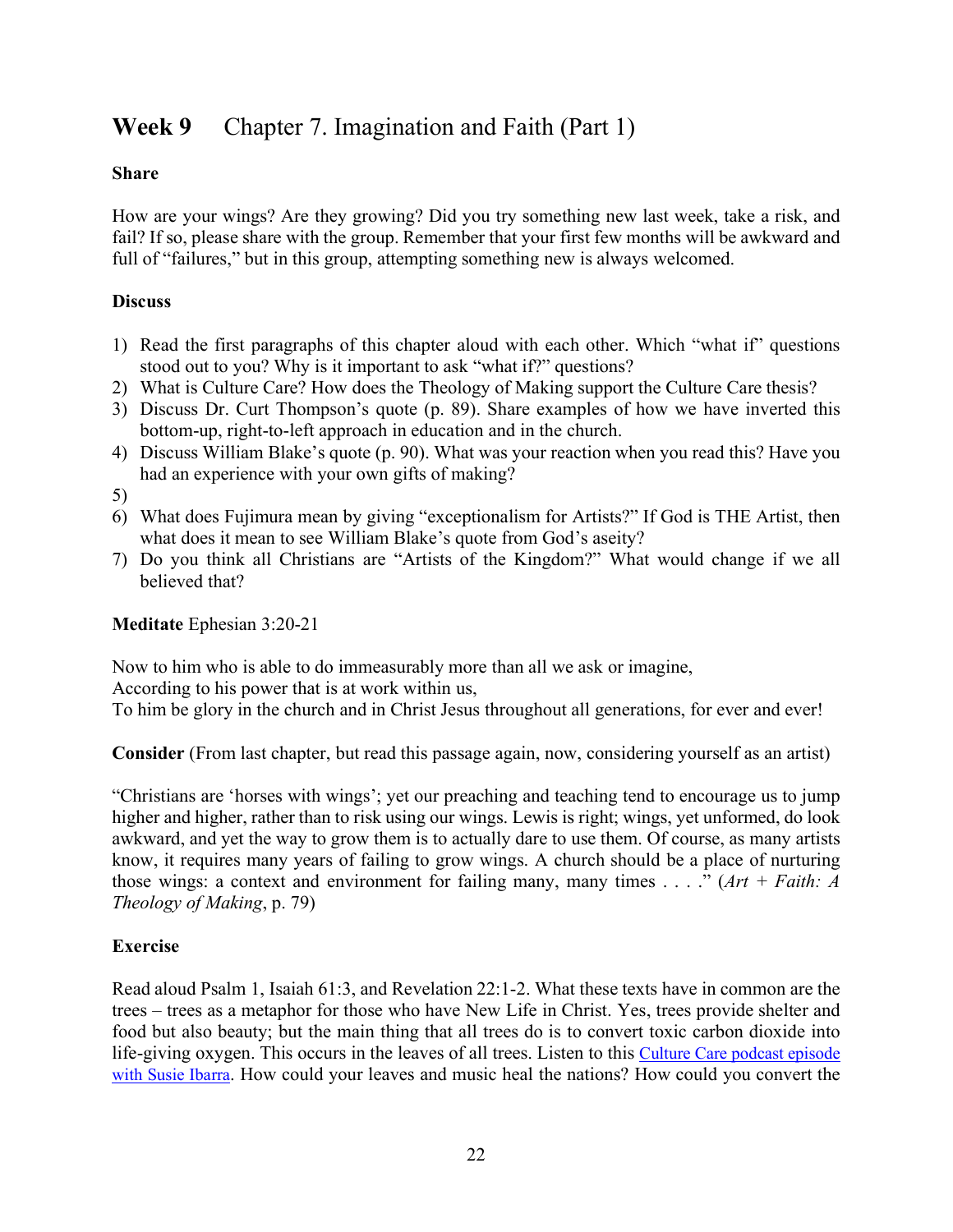toxic carbon dioxide of the culture of your region into life-giving energy? As a tree with roots deeply planted in the presence of God, how could you prosper for the good of those near you?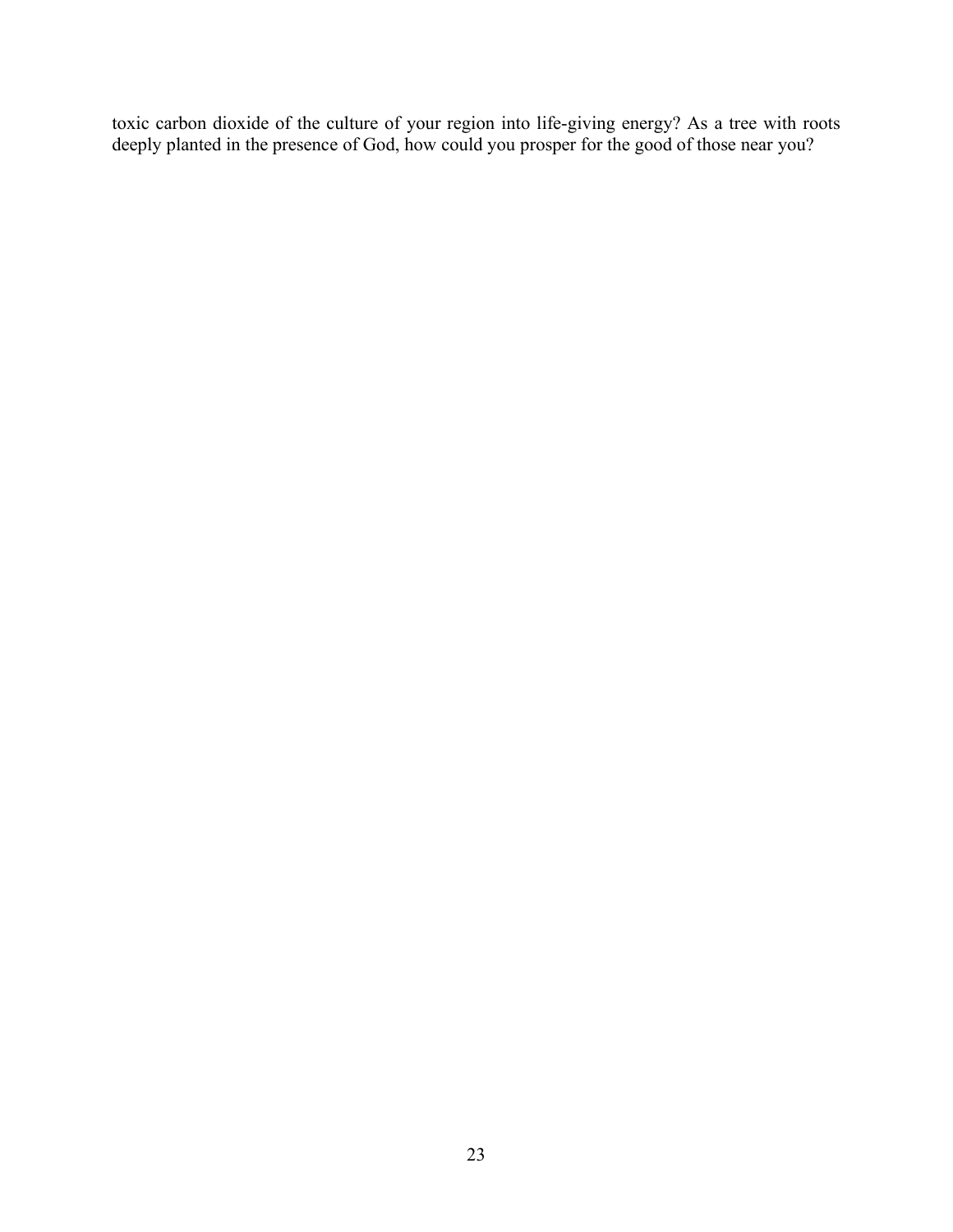# **Week 10** Chapter 7. Imagination and Faith (Part 2)

# **Share**

How has your view of the world has changed while going through the *Art + Faith: A Theology of Making* book? Do you see yourself differently?

# **Discuss**

- 1) Read together Genesis 2 as quoted on pages 95 and 96. What stands out to you? What surprises you?
- 2) Why did God invite Adam to name the animals?
- 3) Why were precious gold and minerals hidden beneath the earth in Eden? Why would God hide things even before the Fall?
- 4) What does Adam do in response to God's creation of Eve? How does this song prophetically connect to the notion that "a union between a man and a woman, a union that will lead in time for a cosmic wedding between Christ and his Bride, the church?"
- 5) Do you think, as Fujimura notes, "All art, in some sense, is'naming?'" How would you explain this concept to someone who considers imagination and art dangerous to faith?
- 6) In Fujimura'sstory of the Bronx Zoo and raising his children in New York City, what resonated with you? What are the challenges of creating a "discovery zone" in your home and in the church where "Yeses" begins to replace "noes?"

# **Meditate** Isaiah 55:12-13

You will go out in joy and be led forth in peace; The mountains and hills will burst into song before you, And all the trees of the field will clap their hands, Instead of the thorn bush will grow the juniper, and instead of briers the myrtle will grow.

# **Consider**

"Creativity is given to us as a chief means to be caretakers and active stewards of the earth. First, we are to dig deep into the earth to discover good materials: 'the gold of that land is good' (Genesis 2:12). Second, we are to be involved in creative work, whether in Eden, or in the world after the Fall, or in the New Kingdom to come. Even in Eden, the gold was hidden. We have work to do." (*Art + Faith: A Theology of Making*, pp. 97-98)

# **Exercise**

Pick broken objects, unique trees, or animals, and name them this week. Why did you choose the names you chose? Read a poem by Wendell Berry, Mary Oliver, or John O'Donoghue. Think about the connection between naming and writing poetry. Try writing a poem with the names you chose.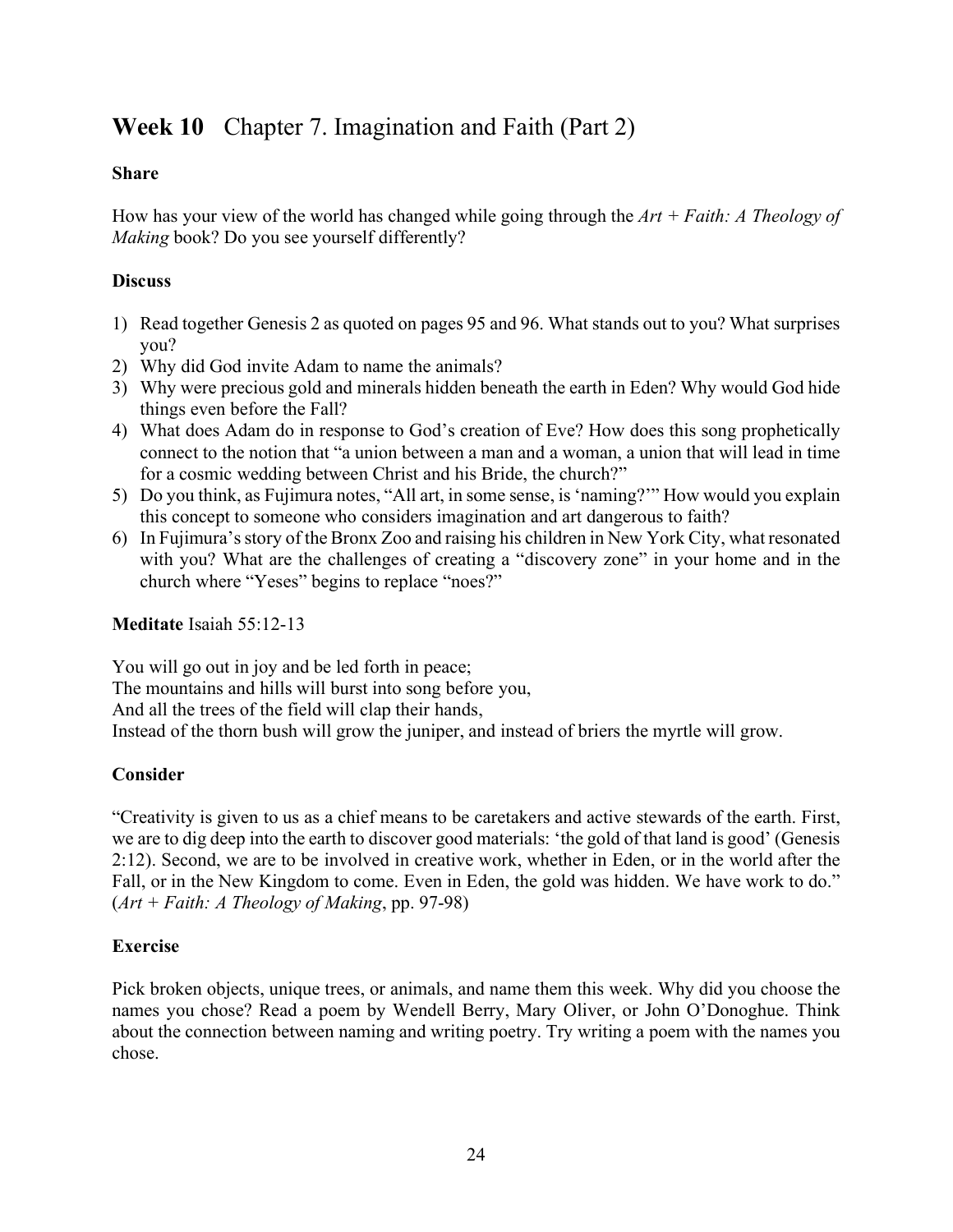# **Week 11** Chapter 8. The Journey to the New Through Christ's Tears (Part 1)

## **Share**

Talk about your naming practice. What was difficult about naming? Which poem did you read? What did you discover through your reading of a poem?

## **Discuss**

- 1) Discuss how a pin-hole camera works. Why do you think the "Jesus wept" passage, the shortest sentence in the entire Bible, is the most important "pin hole" to Fujimura?
- 2) Take a look at The *Four Holy Gospels* book (or visit Fujimura's Four Holy Gospels website). How does "Jesus wept" guide Fujimura's illumination works?
- 3) Fujimura invites us into his post 9/11 experience (his "Ground Zero experience") and speaks of suffering and making it out of the trauma. In what way is Christian faith not merely an assent to dogma, but a personal journey with Christ marked by His suffering? Have you experienced the compassion of Jesus Himself through your suffering or the suffering of others?
- 4) How does Japanese concept of "*wabi, sabi"* inform your understanding of beauty and mercy? Discuss examples of something that is well worn from loving use.
- 5) Why is it so remarkable that Jesus resurrected as a human and, not only that, as a *wounded human*?

## **Meditate** John 11:35

Jesus wept.

# **Exercise**

This week, try to see the world through the "pin hole" camera of the "Jesus wept" passage. How do you create through Christ's tears? Even if you are not an artist, stay attuned to what is being sacrificed as you create a meal, during family conversations, or through some other communal experience. Try to see Jesus's tears through these and other ordinary experiences. Think about how businesses can be a place of meaningful empathy. What difference will that make in understanding the world? Some may find this particular exercise to be confusing or challenging. That's okay. Take note of what you find yourself thinking about as you consider Christ's tears. Create paintings pretending to paint with Christ's tears mixed with paint.

Watch Windrider Productions film series under "New Creation" including "New Creation: class 4", "Columbine" and "Reflection", located at the following: https://www.windriderproductions.com/theology-of-making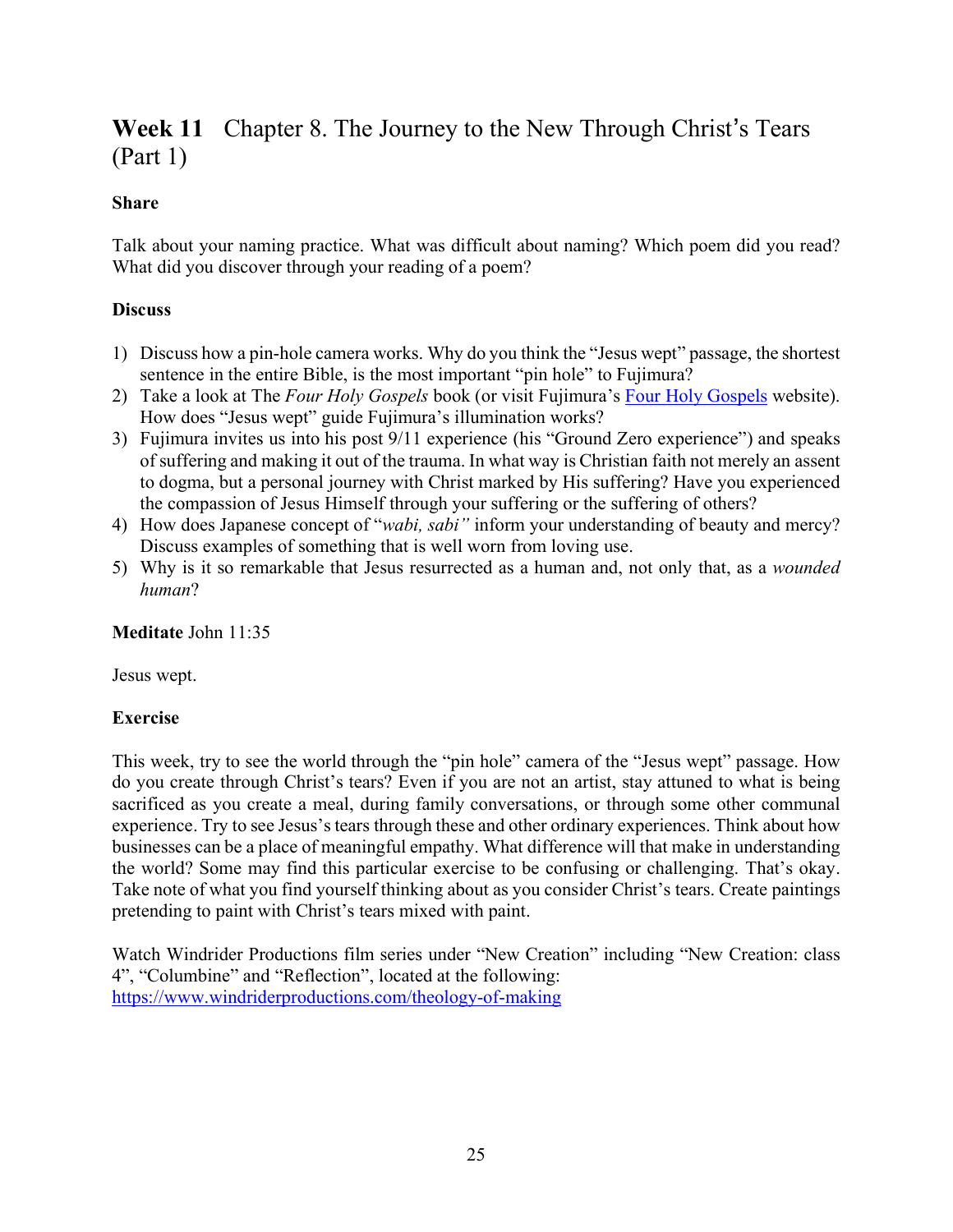# **Week 12** Chapter 8. The Journey to the New Through Christ's Tears (Part 2)

## **Share**

What have you discovered about the world through the "pin hole" of Christ's tears? Share some of the struggles you experienced in connection with last week's exercise. What did you make last week?

## **Discuss**

- 1) Regarding Jesus's tears for Mary, Fujimura states, "The thesis of the Theology of Making hinges on this gratuitous act of Jesus." Discuss your understanding of the Theology of Making, and how John 11:35 opens up this way of journeying through the Bible.
- 2) Summarize Martha's journey up to this point in John 11. What is she like in Luke 10? What is her strength? What is her weakness? Do you see a change in Martha, as Fujimura suggests, in this passage of John 11 to 12?
- 3) How do we listen to the "small voice" of God in our lives? What prevents us from hearing God's small voice?
- 4) Read the quote from George Eliot, in *Middlemarch* (p. 107)*.* Fujimura notes, "Art also reveals the 'roar which lies on the other side of silence.'" Share an example of an artist you know, whose work reveals the roar on the other side of silence.
- 5) Share why utilitarian pragmatism can get in the way of deeper contemplation and enduring experiences?
- 6) Why is it "Wrong to simply pigeonhole Martha as an overly busy do-gooder" as Fujimura suggests? What about Martha's analytical response do you appreciate in understanding the gospel?

**Meditate** Philippians 3:10-11

I want to know Christ — yes, to know the power of his resurrection And participation in his sufferings, becoming like him in his death, And so, somehow, attaining to the resurrection from the dead.

# **Exercise**

In Chapter 8, Fujimura writes: "Every act of creativity is an intuitive response to offer back to God what has been given to us." This week, "waste" some time with God. That means that we are not trying to accomplish anything that is résumé-building or filling the "bottom line." Sit in silence, take a walk, listen to music, allow your imagination to give you wings to create, and focus on the presence of God. Then do something creative (*e.g.*, paint, draw, read, or plant a flower) for the *Audience of One*.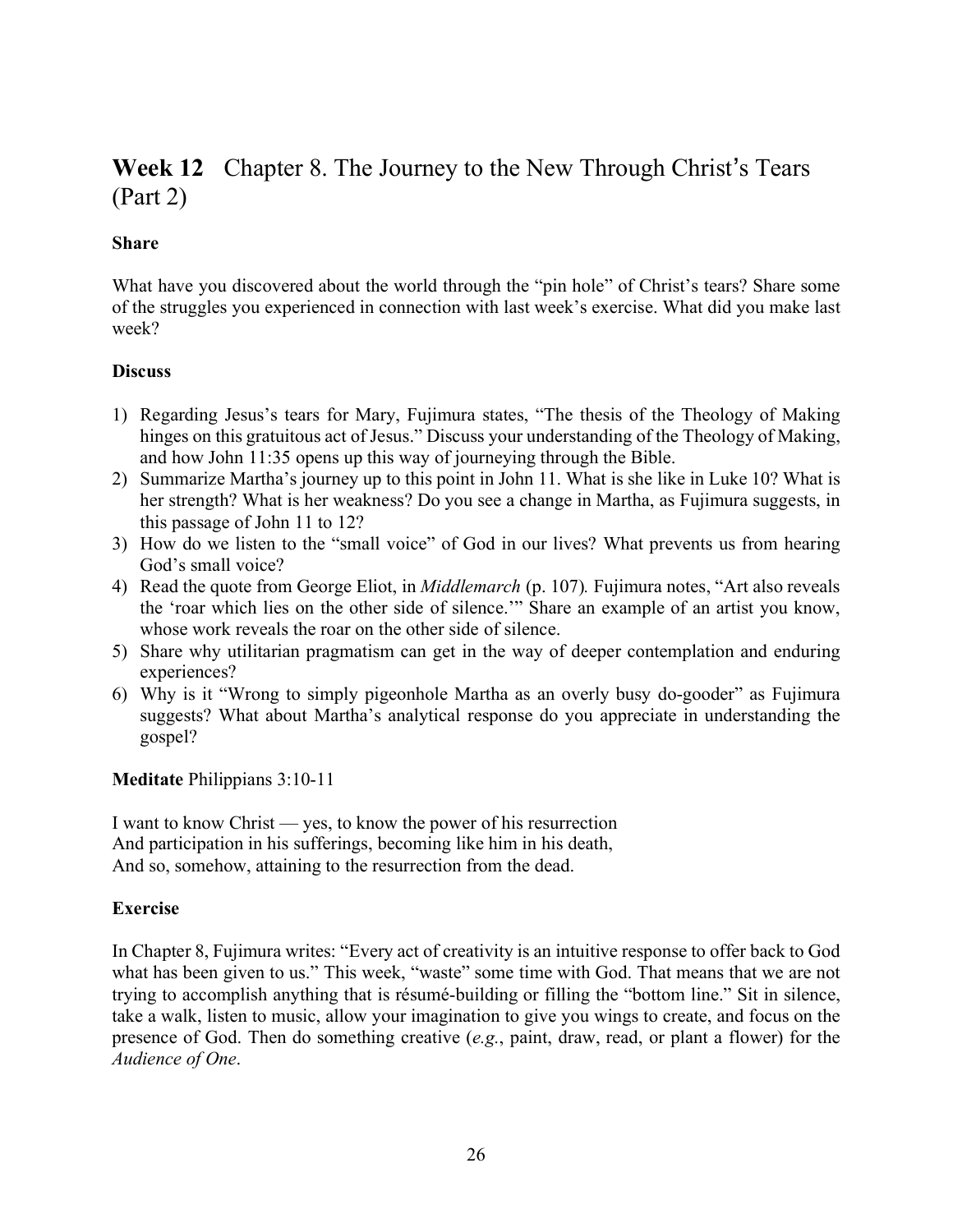# **Week 13** Chapter 8. The Journey to the New Through Christ's Tears (Part 3)

#### **Share**

What have you created and/or discovered while "wasting time" with God and others? When you were not "wasting time," what did you notice about the rest of your "normal times" of busyness?

#### **Discuss**

- 1) What do you think Mary saw in Jesus's tears? What was different about her response from Martha's response?
- 2) Did you notice that the two sisters said exactly the same thing to Jesus? "If you had been here, my brother would not have died." Compare and contrast Jesus's response to the two sisters. Why were the responses by Jesus so different? What does that tell us about communication or the art of education?
- 3) What about Mary's extravagant offering bothers us? What did Judas do in response? What did the disciples say? Read Mark 14:6-9 and imagine being in the room with the disciples. What shocked you about Jesus's response?
- 4) If Fujimura is correct that Mary's nard is the "only earthly possession Jesus carried to the Cross," why is this detail important in understanding the Cross of Jesus? What other "weddings" can you think of in connection with Jesus?
- 5) This "pouring of wedding nard" story is in all four of the gospel narratives. What difference do these stories of extravagance make in the cultural setting experienced by the early church?
- 6) Have you ever experienced someone breaking into the "inner circle" and the discomfort and awkwardness that materialized in the group? How have you personally responded?
- 7) Imagine yourself to be Mary. What kind of fears did she have in bringing the expensive wedding nard to Jesus? What caused her to break through her fears? What did she see and sense that the disciples could not yet see? How did Martha help Mary?
- 8) Give an example of art, music, or creative offerings in history that mirror Mary's act. How do you understand the following statement by Fujimura?: "All art resonates from the aroma of Christ as he hung on the cross. Art seeps out like Mary's nard onto a floor that is supposed to 'clean;' such art reveals what is truly beautiful (Mary's act) and what is truly injurious (Judas's act) at the same time" (p. 117).

## **Meditate** Ecclesiastes 3:11

He has made everything beautiful in its time. He has also set eternity in the human heart; Yet no one can fathom what God has done from beginning to end

## **Consider**

"What makes us not just good, not just right, but beautiful? . . . It's one thing to aspire to make our work, our businesses, our arts, and our political endeavors good and even 'successful.' It's another to aspire to make them beautiful. It's one thing to try to educate and raise our children to be good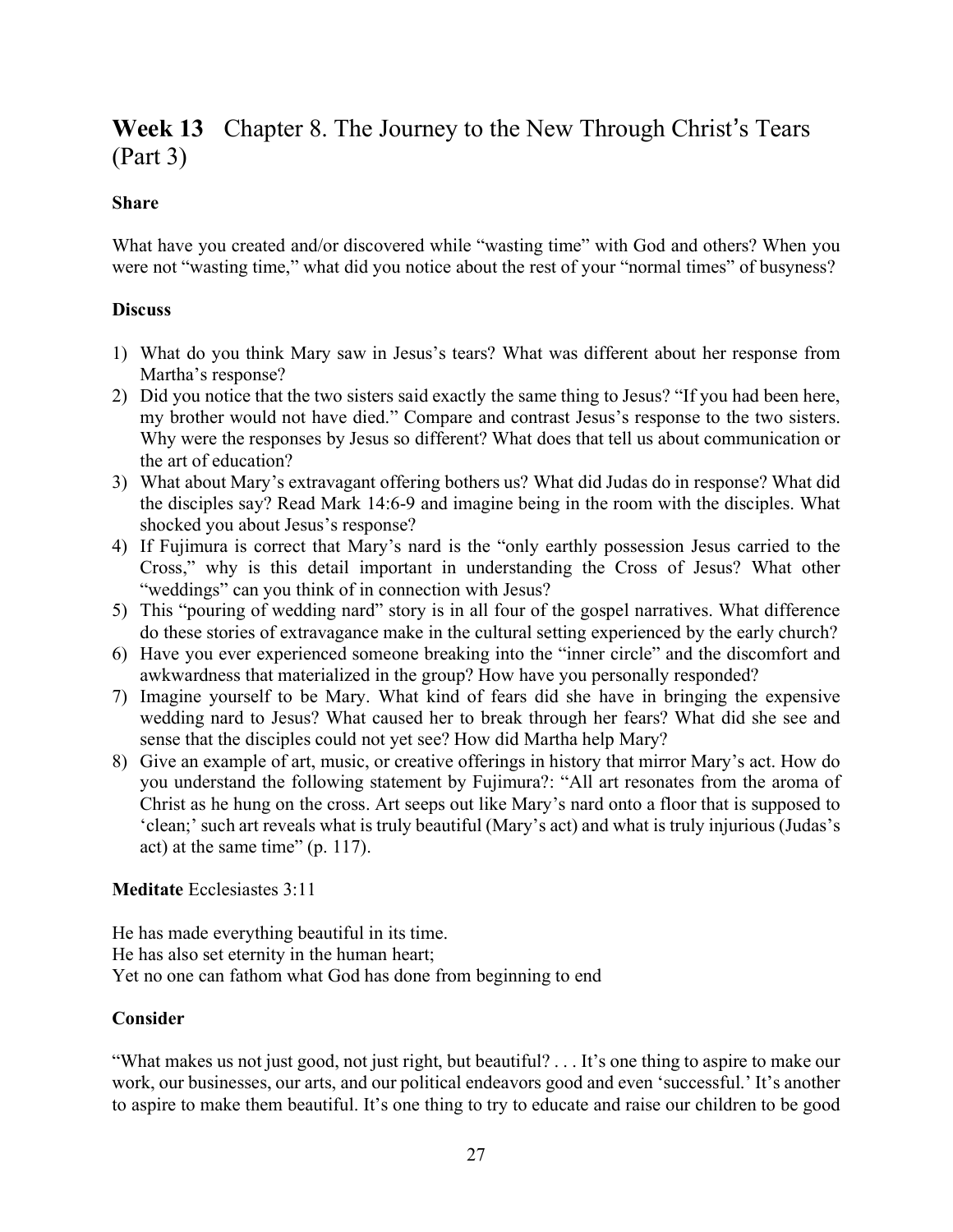and 'successful,' but it's another to try to raise them to be beautiful – not superficially beautiful on the outside, but truly beautiful on the inside."  $(Art + Faith: A Theology of Making, p. 118)$ 

## **Exercise**

Visit a "Mary" this week. Visit an artist's studio, backstage of a theater, a jazz concert, or a poetry reading. Perhaps they are not artists, but observe the work of a gardener in your community or a volunteer at a soup kitchen. Perhaps they are non-religious, or even a self-proclaimed atheist-artist whose work intrigues you – but pay them a visit. Pray beforehand for the Spirit to open your heart and your eyes. Be proactive in blessing them. Buy their art! Subscribe to a local avant-garde theater that you may not fully understand. The amount of monetary gift is not as important as your heart and your care for them.

In addition, this week is a good week to start pondering how you might start a "Culture Care" group in your church, community, or school. This does not have to be a "Christian group" at all, but a safe space for integrated thinking and living, where you can bring Martha and Mary together with Lazarus. Each community has unique challenges and strengths. Start making a list of what makes your community unique. Are there artists in your midst? Are there "creative catalysts," or stewards of culture in your mix? Who may provide funding for growth (it can be very small, as creative capital can multiply such a generous gift)?

Again, Academy Kintsugi is a good entry point to find people interested in healing, arts, and cultivation in your community. Consider hosting an Academy Kintsugi workshop.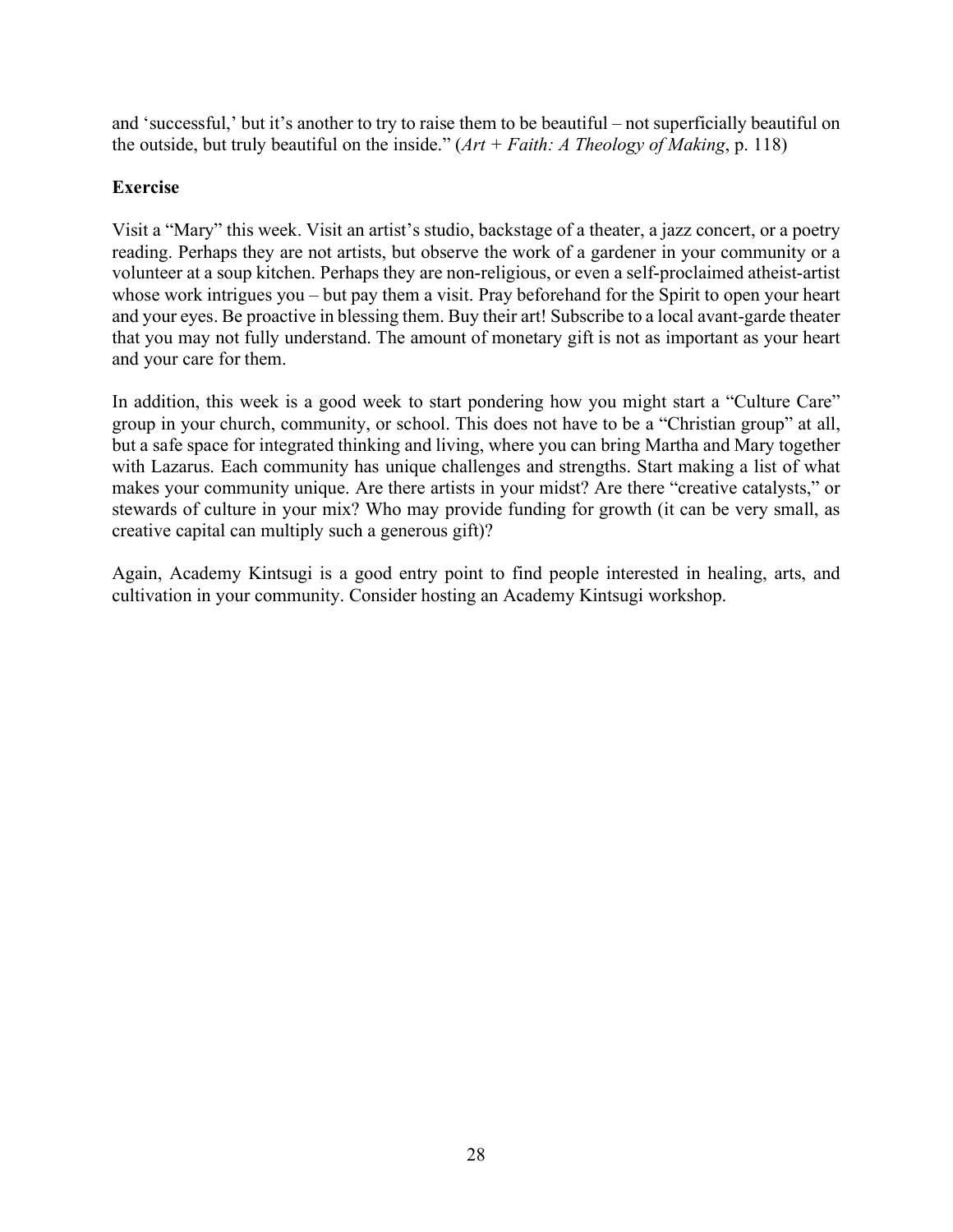# **Week 14** Chapter 9. Christ's Tears in the Cultural River

## **Share**

What did you do to find a "Mary" in your community? What did you learn? When did you feel like you failed to understand or communicate?

# **Discuss**

- 1) Look at the works of Mark Rothko. Of course, in person is best, but online is a good start. Do you find work like this difficult to "understand?" What is your response when you do not understand a foreign language?
- 2) Read a few lines from T.S. Eliot's *Four Quartets.* Do you find work like this difficult to understand? In a few short lines, Eliot concisely speaks of certain grand themes. What are those themes?
- 3) Discuss Fujimura's experience on the subway after 9/11. Read East Coker, Section III. What stands out to you? Which part is difficult to "understand?" Can you stay with those difficult lines? Who would you ask to help you journey more deeply into this poem?
- 4) What is the difference between the way that Bruce Herman experienced his devastation and a typical response? Read Symeon the New Theologian's quote (p. 128) and discuss how this understanding of God's fire echoes Rothko, Eliot, and Bruce Herman.
- 5) Discuss Melissa's line from page 130: "Lord, use this food to prepare us for our deaths." How is her statement similar to Mary's act of anointing Jesus?
- 6) If we can choose to be "in the pyre" of God's fire, how does that attitude help us in facing our challenges today?

## **Meditate** Luke 3:16

John answered them all, "I baptize you with water, But one who is more powerful than I will come, The straps of whose sandals I am not worthy to untie. He will baptize you with the Holy Spirit and fire.

# **Consider**

"The church is to be a fiery body, like the bush that was burning but not consumed; and we need to be an enigma to the world around us. Holy fire IS burning within us, and we can, with faith, see the presence of Christ in all places…. We can not only see burning bushes, but we can walk in a burning city and live and breathe among the burning people of God. We are burning, yet not consumed."  $(Art + Faith: A Theology of Making, p. 129)$ 

Watch Windrider Productions film series under "Redemption" including "Redemption: class 3", "Kintsugi" "Reflection" and "Redemption to New Creation: Silent Steps", located at the following: https://www.windriderproductions.com/theology-of-making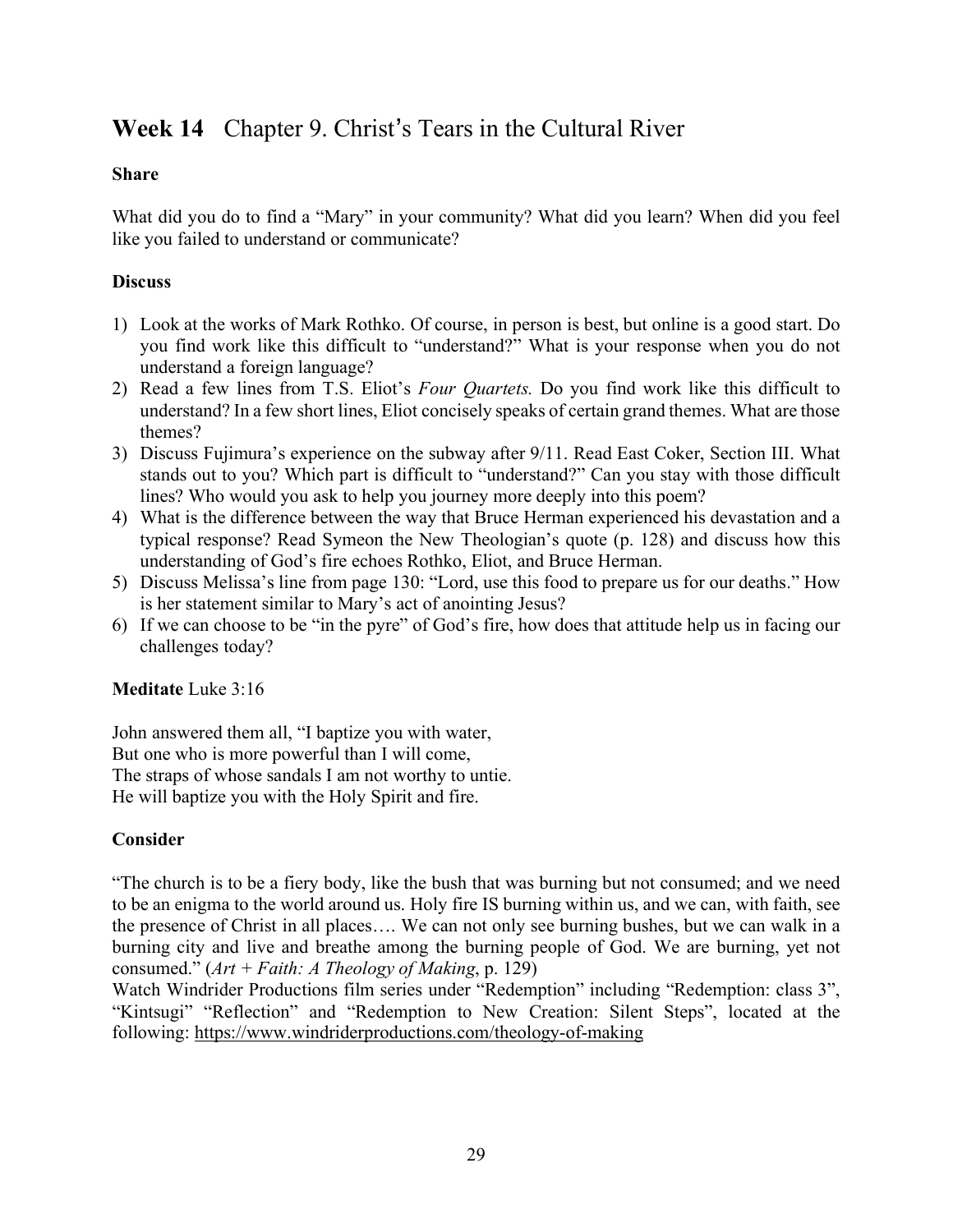## **Exercise**

Contact the "Mary" of your life and follow up to see if that person will allow you to witness their creative process. Ask that person to help you to understand Rothko or Eliot better. What about this person seems like a "burning bush" to you? What about their art?

Begin a list of members for your Culture Care group. Make sure that it has the three capitals that Fujimura speaks of in his Culture Care book (or view this presentation Fujimura gave at Stockholm School of Economics): 1) Creative Capital (of the "Mary" you have been getting to know); 2) Material Capital (funding or space); and 3) Social Capital. These "capitals" can be represented in three persons or in a single person.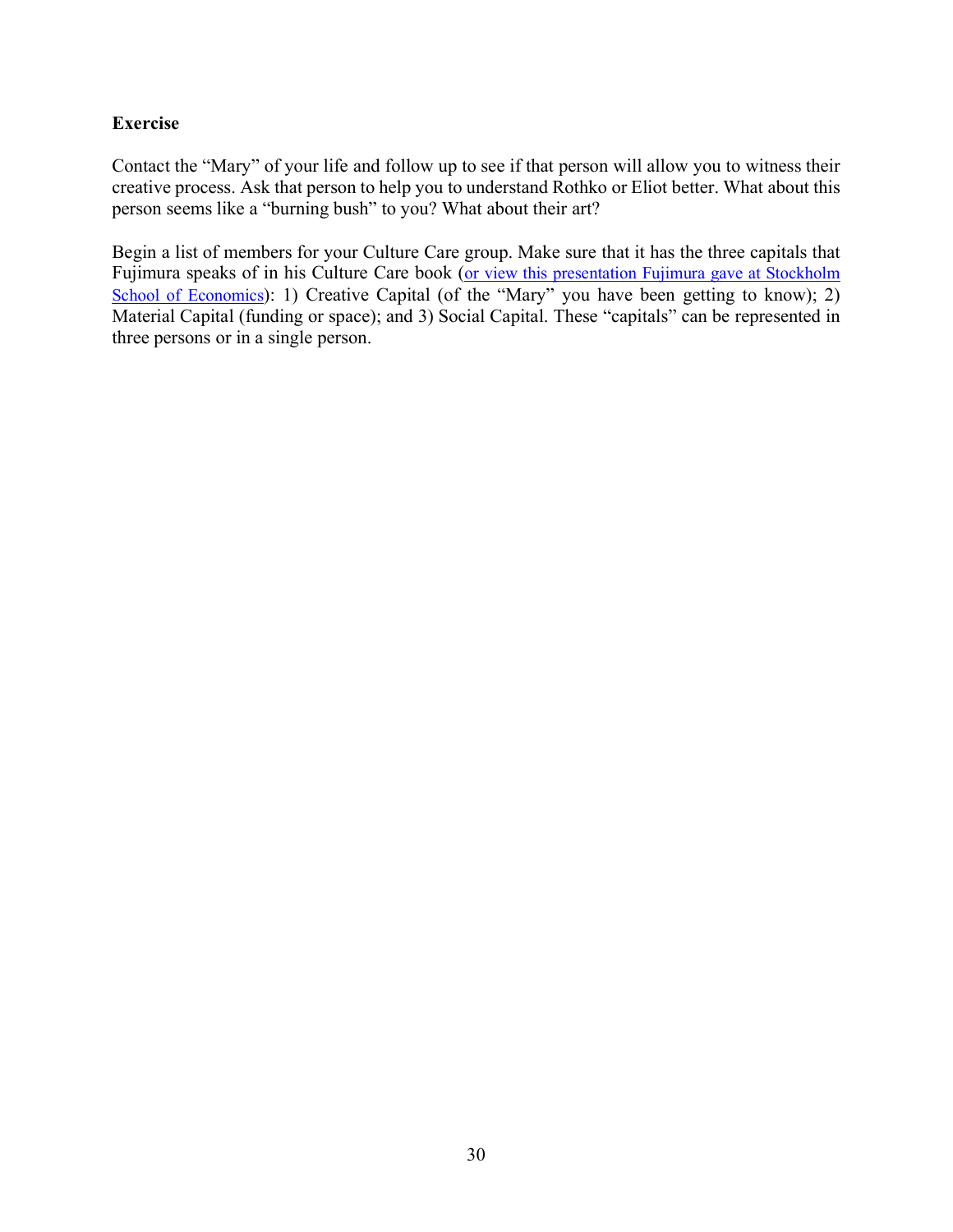# **Week 15** Chapter 10. Lazarus Culture

## **Share**

Talk about your journey with "Mary." What have you found challenging? What did you make this week?

## **Discuss**

- 1) Discuss the significance of Holy Saturday, sandwiched between Good Friday and Easter. How does "waiting" become a discipline toward hope?
- 2) Imagine Lazarus's experience. What did he experience in the hopelessness of hisillness? What would he have felt when he heard the voice of Christ? Have you experienced hope through words of others?
- 3) Fujimura states, "Do you know that we have today, spiritually and historically, more than what Lazarus had then? We live on the other side of the resurrection – not the temporary resurrection of Lazarus, but the permanent resurrection of Christ." Consider the possibility of such a miracle happening, as God creates outside of Time and Space. What would it mean to practice "resurrection" every moment?
- 4) What would happen to our culture and our community if we lived in the "relaxed confidence" of Lazarus, reclining at the table with Jesus? What do you think of Lazarus's response to Mary's extravagant act in the same chapter, John 12?
- 5) Read Psalm 121, a short "Psalm of Ascent." What does it mean when Fujimura says (in "Our Emmaus Road Journey") that these Psalms have become Psalms of Descent after Jesus's resurrection?
- 6) Discuss N.T. Wright's quote (pp. 142-143). How does Wright's statement change our understanding of the gospel?

# **Conclude**

Bless the group by reading aloud together "A Benediction for Makers" (p. 150).

**Meditate** Hebrews 11:6

And without faith it is impossible to please God, Because anyone who comes to him must believe that he exists And that he rewards those who earnestly seek him

## **Consider**

"Why is that important? Our understanding of our faith depends on it! For Christians, the narrative of the Good News, a narrative that begins in Creation and ends in the New Creation, is not a tool to manipulate others or a checklist of good behaviors. The Good News is that we are freed from our perpetual struggle to be gods ourselves…. Once we understand that God does not need us, but despite all of our short-comings, God chooses to love us nevertheless, we are free. We are free to love; we are free...to "waste" time, with those who may be outside of our utilitarian, survival